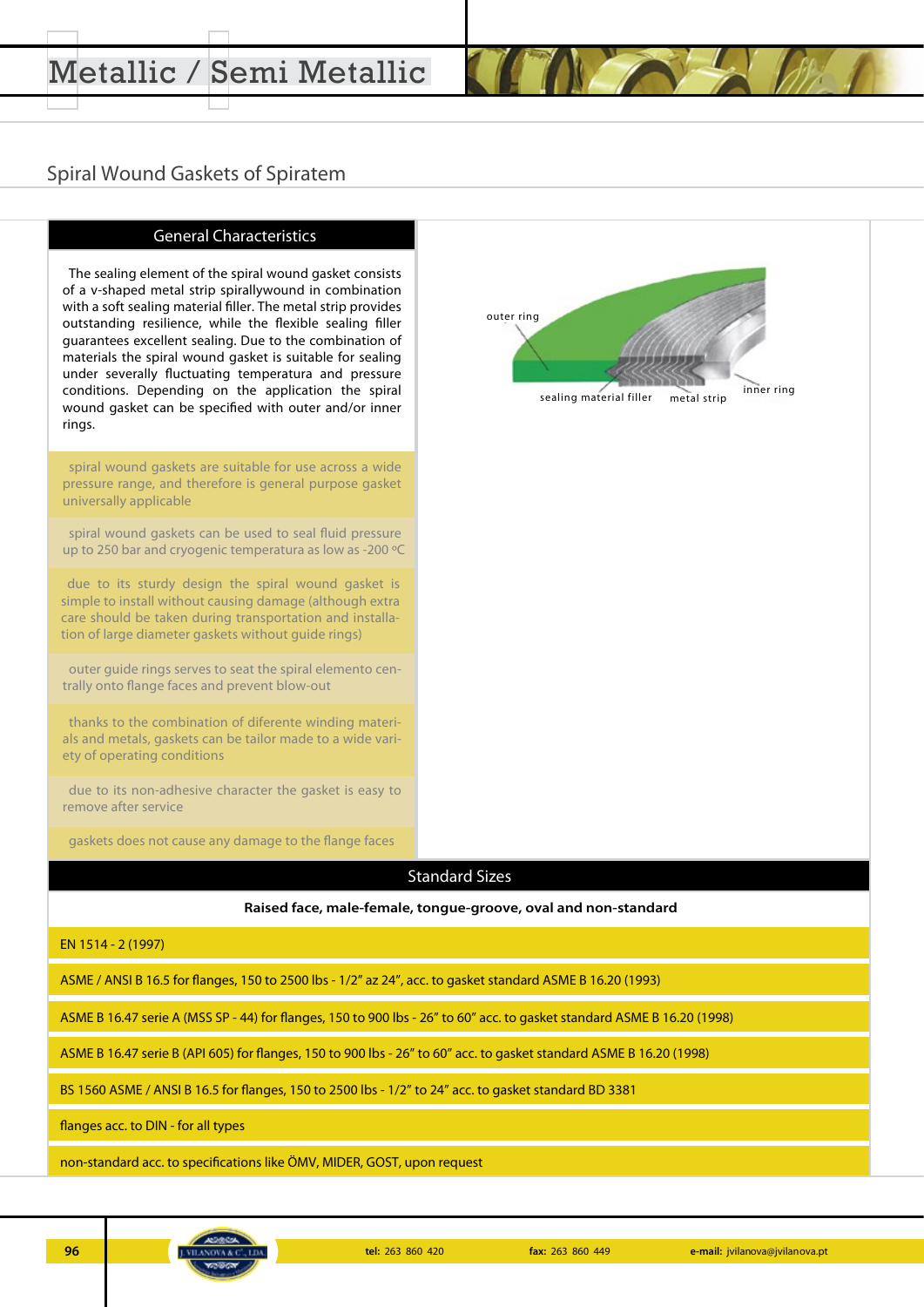|                                                |                    | <b>Selection of Gasket Thickness</b>      |                |                |                                                |                |
|------------------------------------------------|--------------------|-------------------------------------------|----------------|----------------|------------------------------------------------|----------------|
| Sealing<br>element<br>$t1$ [mm]                | Tolerance<br>[mm]  | D<br>[mm]                                 | b max<br>[mm]  | t2<br>[mm]     | Recommended<br>thickness<br>after fitting [mm] | $\frac{1}{12}$ |
| 7,2                                            | $+0.35$            | 100 - 3200                                | 33             | 5              | 5                                              |                |
| 6,4                                            | $+0,3$             | $100 - 1600$<br>$1601 - 3200$             | 30<br>25       | 4              | 4                                              |                |
| ਹ<br>ă<br>4,8<br>ਹ<br>$\overline{\sigma}$<br>ಜ | $+0,25$            | $15 - 630$<br>$631 - 1600$<br>1601 - 2000 | 35<br>30<br>20 | 3              | 3                                              |                |
| 3,5<br>3,2                                     | $+0.25$<br>$+0,25$ | $15 - 1000$<br>$15 - 1000$                | 25<br>20       | $\overline{2}$ | $\overline{2}$                                 | t              |
| 2,5                                            | $+0.25$            | $15 - 500$                                | 10             | 1,5            | 1,5                                            |                |

# <u>. 7777711222222</u> ØD b max

t1 - sealing element thickness

t2 - outer ring thickness

b max - sealing element width

| <b>Standard Metal Materials</b> |                                  |                                                                                   |                            |                        |                                                                                   |        |                          |
|---------------------------------|----------------------------------|-----------------------------------------------------------------------------------|----------------------------|------------------------|-----------------------------------------------------------------------------------|--------|--------------------------|
| Material                        | <b>CSN</b><br>specification      | <b>DIN</b><br>specification                                                       | <b>DIN</b><br>material No. | AISI / ASTM            | B.S.                                                                              | Min.   | Temperature [°C]<br>Max. |
| carbon steel                    | 11 375                           | RSt. 37.2 CS                                                                      | 1.0038                     | $238 - C$              | 40B                                                                               | $-40$  | $+500$                   |
| stainless steel                 | 17 240                           | X5CrNi 18                                                                         | 1.4301                     | 304                    | 304S15/16/31                                                                      | $-250$ | $+550$                   |
| stainless steel                 | 17 247                           | X10CrNiTi 189                                                                     | 1.4541                     | 321                    | 321S12/49/87                                                                      | $-250$ | $+550$                   |
| stainless steel                 | 17 249                           | X2CrNi 189                                                                        | 1.4306                     | 304L                   | 304S11                                                                            | $-250$ | $+550$                   |
| stainless steel                 | 17 25 1                          | X15CrNiSi 2012                                                                    | 1.4828                     | 309                    | 309S24                                                                            | $-100$ | $+1000$                  |
| stainless steel                 | 17 3 46                          | X5CrNiMo 1810                                                                     | 1.4401                     | 316                    | 316S31/33                                                                         | $-100$ | $+550$                   |
| stainless steel                 | 17 348                           | X10CrNiMoTi 1810                                                                  | 1.4571                     | 316Ti                  | 320531                                                                            | $-100$ | $+550$                   |
| stainless steel                 | 17 349                           | X2CrNiMo 1810                                                                     | 1.4404                     | 316L                   | 316S11/13                                                                         | $-100$ | $+550$                   |
| <b>Standard Fillers</b>         |                                  |                                                                                   |                            |                        |                                                                                   |        |                          |
| Material                        | Temperature [°C]<br>Min.<br>Max. |                                                                                   | pH                         |                        | Application                                                                       |        | <b>Colour Coding</b>     |
| Graphite                        | $-200$<br>$+550$                 |                                                                                   | $0 - 14$                   |                        | agressive medium                                                                  |        | grey                     |
| <b>PTFE</b>                     | $-200$                           | $+250$                                                                            | $0 - 14$                   |                        | agressive medium                                                                  |        | white                    |
| Ceramic                         | $-200$                           | $+1100$                                                                           |                            | very high temperatures |                                                                                   |        | light green              |
| <b>Mica</b>                     | $-200$                           | $+1000$                                                                           |                            | high temperatures      |                                                                                   |        | pink                     |
| Seating Stress Range "Q"        |                                  |                                                                                   |                            |                        |                                                                                   |        |                          |
| <b>Sealing Element</b>          | Min.                             | Single-side enclosed "Q" (N/mm <sup>2</sup> ) seating stress +20°C<br>Recommended | Max.                       | Min.                   | Double-side enclosed "Q" (N/mm <sup>2</sup> ) seating stress +20°C<br>Recommended |        | Max.                     |
| Graphite                        | 50                               | 90                                                                                | 180                        | 50                     | 122                                                                               |        | 300                      |
| <b>PTFE</b>                     | 50                               | 80                                                                                | 130                        | 50                     | 110                                                                               |        | 250                      |
| Ceramic                         | 60                               | 90                                                                                | 150                        | 70                     | 120                                                                               |        | 300                      |



D - inner diameter of sealing element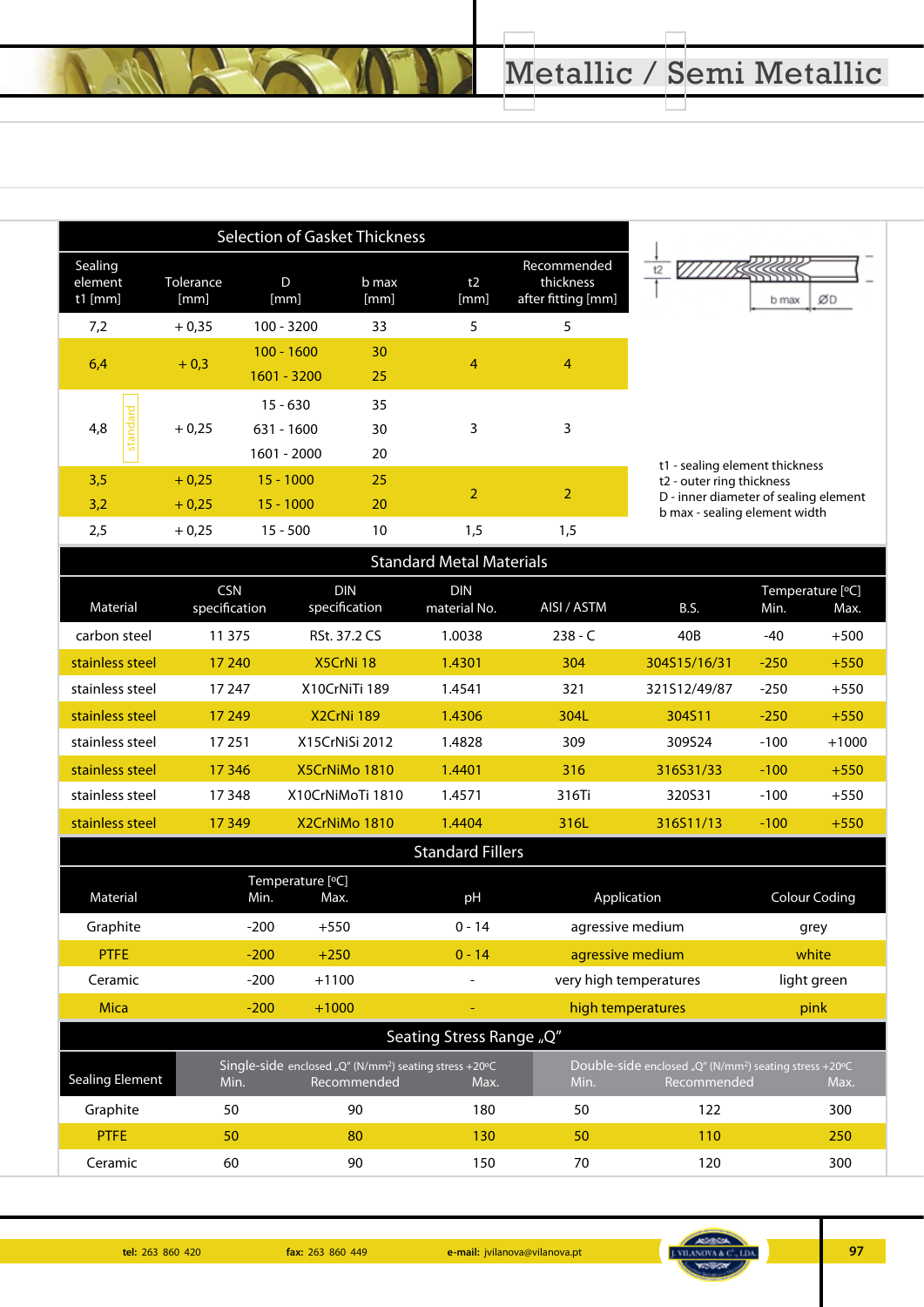#### Standard Gasket Profiles

#### **SPIRATEM 123 SPIRATEM 23**

Spiral wound gasket consist element with outer and inner rings - complete gasket.



Identical to spiatem 123 but made and supplied without the



outer ring (applied to male / female flanges).



#### **SPIRATEM 12 SPIRATEM 2**

The standard spiral wound gasket format identical to Spiratem 2 but fitted with outer/centering ring (applied to raised face flanges).

The gasket consists of sealing element and V-shaped metal strip wound in combination.











#### Recommended Flange Surface Finish

**Ra = 3,2 to 12,5 (μm)**

Spiral wound gasket are also available in oval/eliptical shapes. Bars can be made upon the receipt of the drawing only. All of these are welded.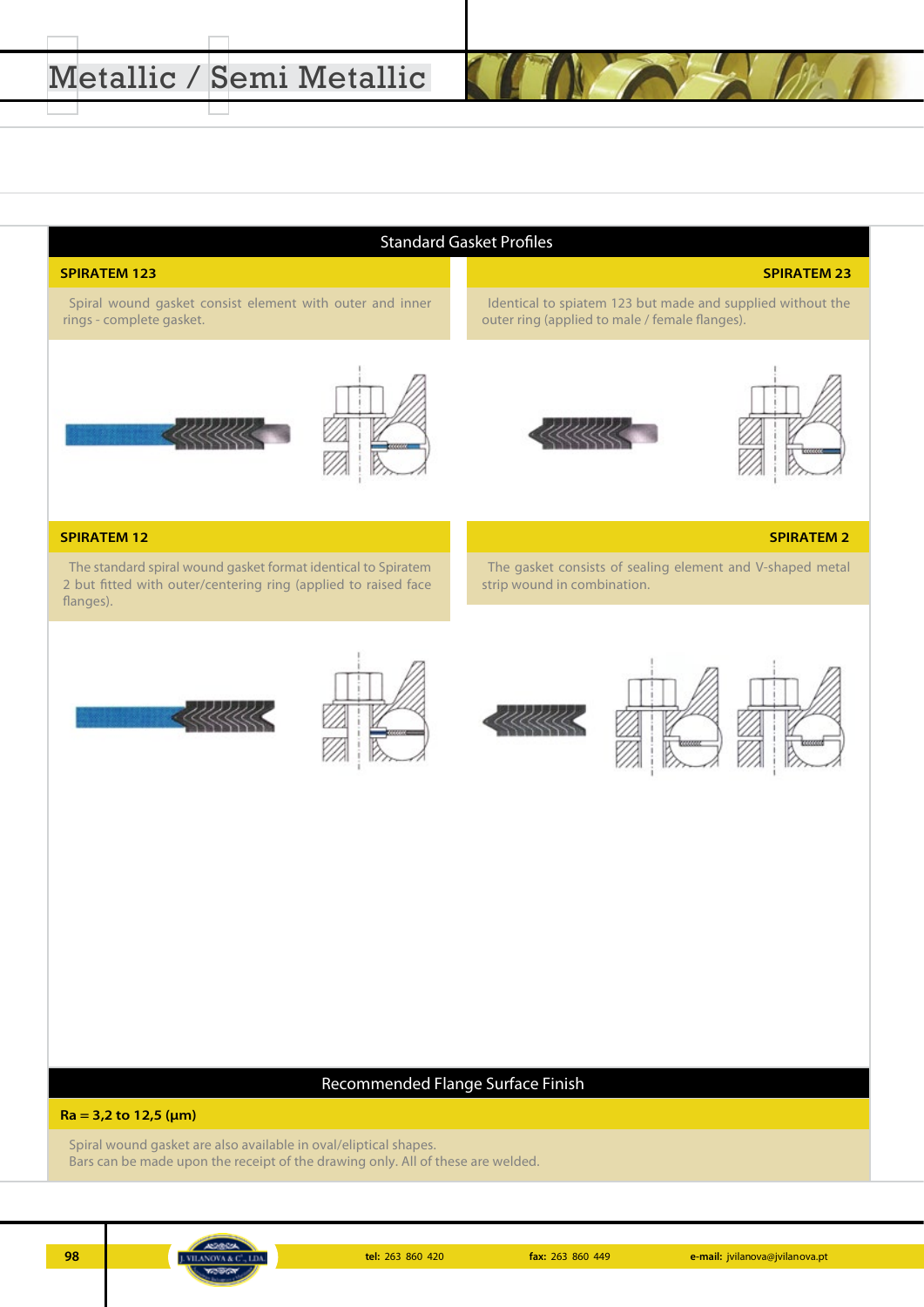# Metallic / Semi Metallic



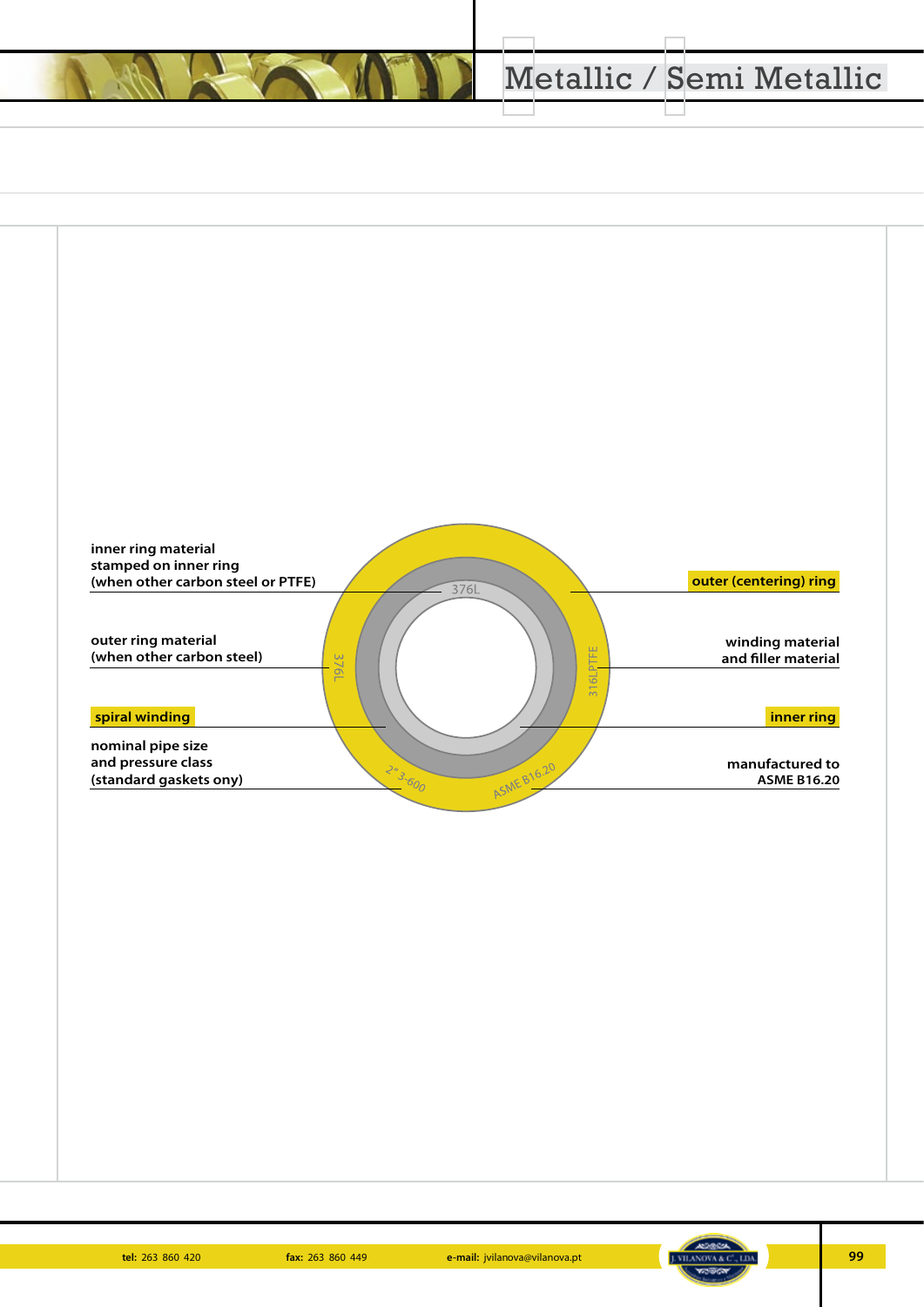# Metallic / Semi Metallic

### Camprofile Gaskets

#### **General Characteristics**

camprofiles consist of the metal core, usually stainless steel with concentric grooves on either side, sealing layers are applied on both sides

camprofiles resist to pressures up to 250 bar, depending on the sealing layer gasket can resist temperatures up to approx. +1000 ºC

suitable for applications acc. to specification for flanges (DIN, ASTM, EN, CSN etc.), the very wide seating stress range (highly suitable for varying temperatures and pressures, less sensitive to assembly faults, suitable for light and heavy designed flanges)

the gaskets do not damage the flange surface and can be easily removed



#### **Standard Gasket Profiles**

| PARALLEL                                                               | <b>CONVEX</b>                                                        |  |
|------------------------------------------------------------------------|----------------------------------------------------------------------|--|
| <b>M18L</b>                                                            | <b>M38L</b>                                                          |  |
| Parallel root core with integral centering ring and sealing<br>layers. | Convex root core with integral centering ring and sealing<br>layers. |  |





PARALLEL **CONVEX** 

| <b>M18L</b>                                                 | <b>M38L</b>                                               |
|-------------------------------------------------------------|-----------------------------------------------------------|
| Parallel root core with integral centering ring and sealing | Convex root core with integral centering ring and sealing |
| layers.                                                     | lavers.                                                   |





PARALLEL **PARALLEL CONVEX** 

Parallel root core with integral centering ring and sealing Convex root core with integral centering ring and sealing layers. **M18L M38L**





layers.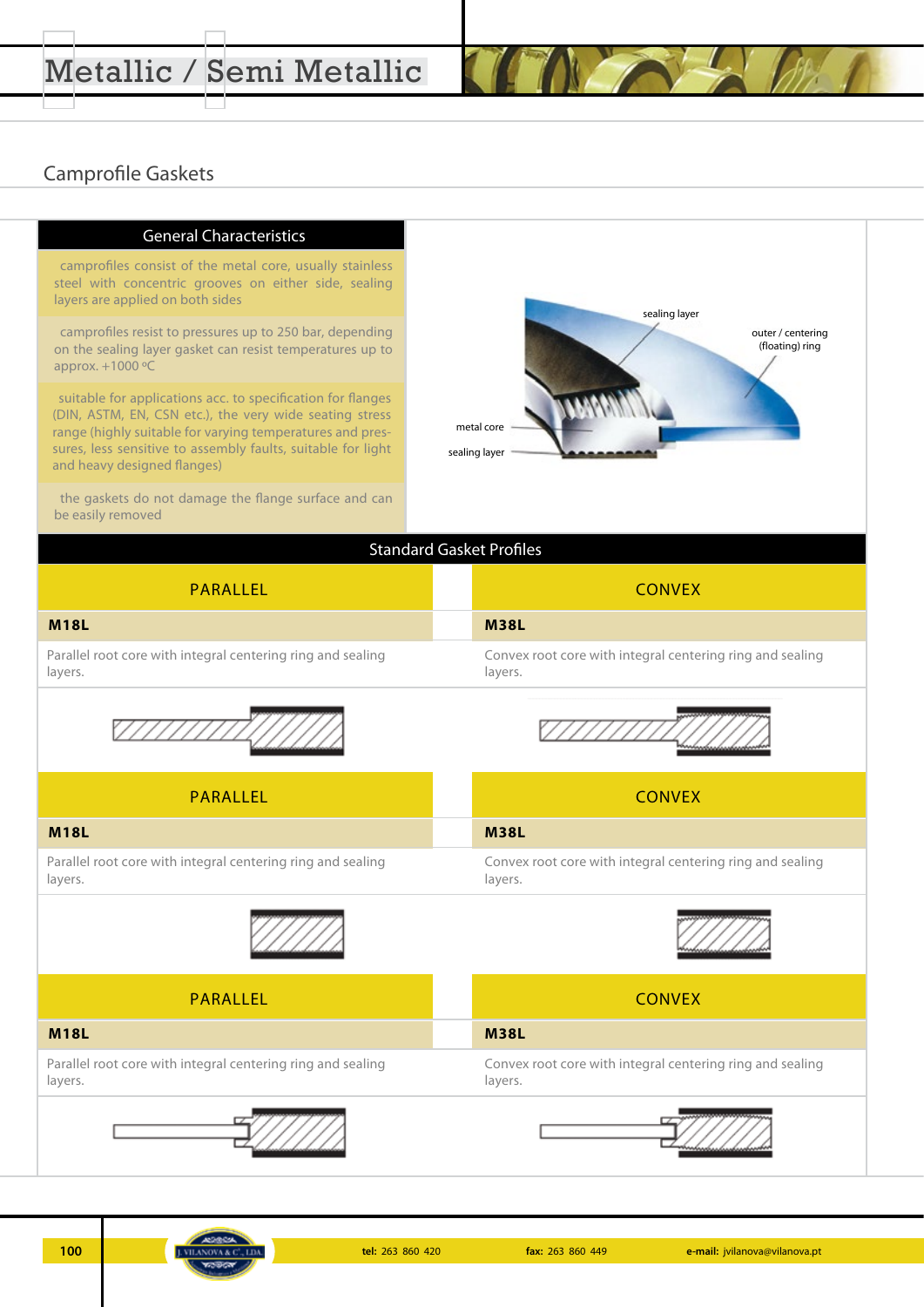| <b>Standard core materials</b> |                            |                             |                       |        |         |                                 |  |  |  |
|--------------------------------|----------------------------|-----------------------------|-----------------------|--------|---------|---------------------------------|--|--|--|
| <b>AISI</b><br><b>ASTM</b>     | <b>DIN</b><br>material No. | <b>DIN</b><br>specification | <b>Hardness</b><br>HB | Min.   | Max.    | Density<br>[g/cm <sup>3</sup> ] |  |  |  |
| Carbon Steel                   | 1.0038                     | <b>RSt. 37.2 CS</b>         | $100 - 130$           | $-40$  | $+500$  | 7,85                            |  |  |  |
| 321                            | 1.4541                     | X10CrNiTi 189               | $130 - 190$           | $-250$ | $+550$  | 7,9                             |  |  |  |
| 304L                           | 1.4306                     | X2CrNi 189                  | 130 - 190             | $-250$ | $+550$  | 7,9                             |  |  |  |
| 309                            | 1.4828                     | <b>X15CrNiSi 2012</b>       | $130 - 190$           | $-100$ | $+1000$ | 7,9                             |  |  |  |
| 316Ti                          | 1.4571                     | X10CrNiMoTi 1810            | $130 - 190$           | $-100$ | $+550$  | 7,8                             |  |  |  |
| 316L                           | 1.4404                     | X2CrNiMo 1810               | $130 - 190$           | $-100$ | $+550$  | 7,9                             |  |  |  |
|                                |                            |                             |                       |        |         | Temperature [°C]                |  |  |  |

| Recommended core thickness    | Recommended sealing layer thickness: 2 x 0,5 mm, or 2 x 1,0 mm |  |              |  |                    |            |  |
|-------------------------------|----------------------------------------------------------------|--|--------------|--|--------------------|------------|--|
| 3 mm and for new systems 4 mm | Graphite $-200 + 550$                                          |  |              |  | Ceramic -200 +1100 |            |  |
|                               | <b>PTFF</b>                                                    |  | $-200 + 250$ |  | <b>CSE</b>         | $-40 +250$ |  |

### Recommended Flange Surface Finish

**Ra = 3,2 to 6,3 (μm)**

| Seating stress range "Q" |      |                                                              |      |  |  |
|--------------------------|------|--------------------------------------------------------------|------|--|--|
| Sealing Element          | Min. | Seating stress "Q" (N/mm <sup>2</sup> ) +20°C<br>Recommended | Max. |  |  |
| <b>Graphite</b>          | 20   | 90                                                           | 400  |  |  |
| <b>PTFE</b>              | 20   | 90                                                           | 400  |  |  |
| Ceramic                  | 40   | 125                                                          | 400  |  |  |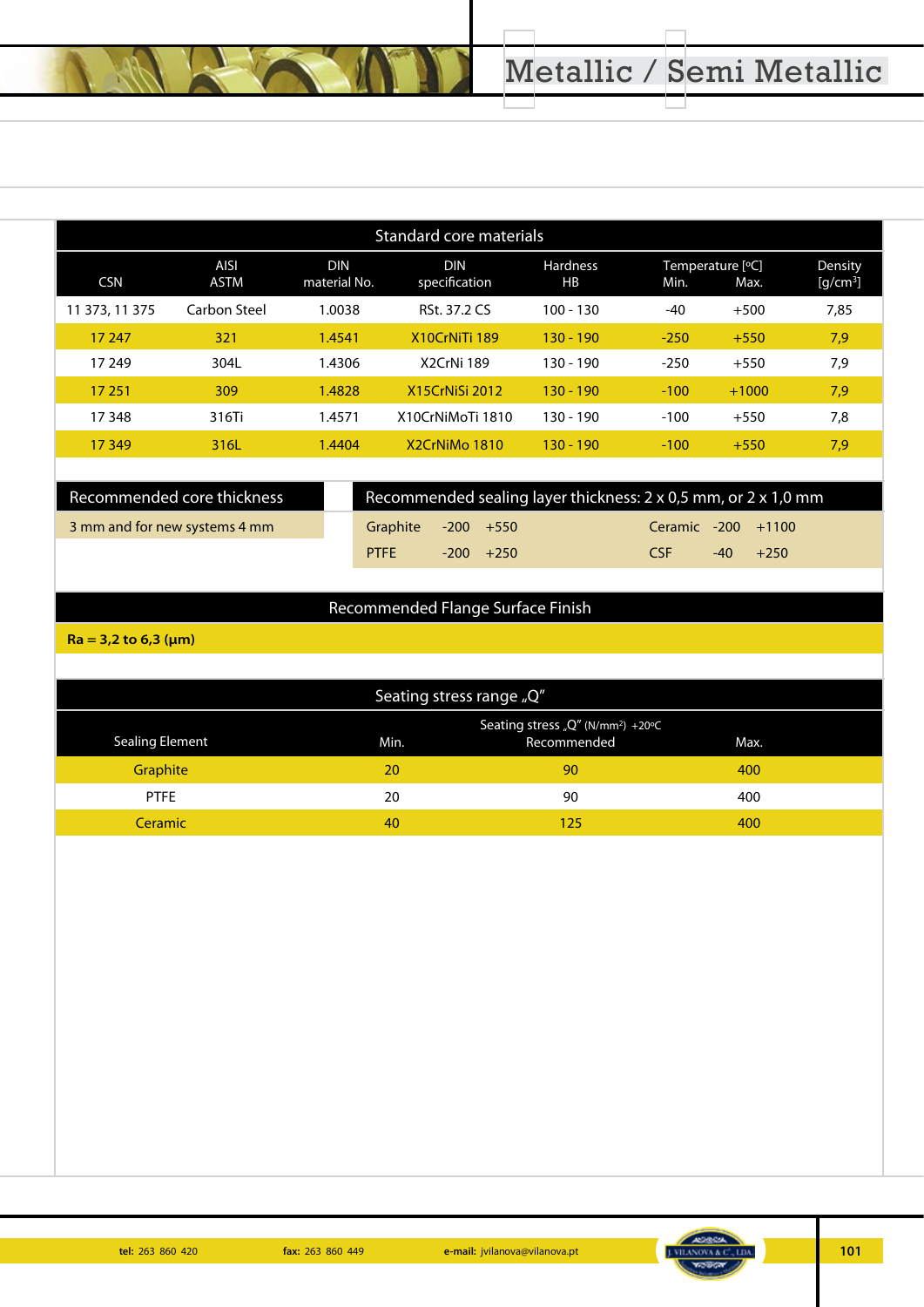# Metallic / Semi Metallic

### Double Jacketed Gaskets

#### **General Characteristics**

metal jacketed gaskets consist of a metal cover and soft sealing material filler

the sealing filler provides outstanding resilience while the metal jacket guarantees excellent sealing and protects the filler against high pressure conditions, fluctuating temperatures and corrosion

a wide variety of materials is available to guarantee excellent sealing under specific conditions

### Standard gasket profiles





 $Q_1 Q_2 Q_3 Q_4 Q_5 Q_5 Q_6 Q_7 Q_8 Q_9 Q_1 Q_2 Q_2 Q_3 Q_4 Q_4 Q_5 Q_6 Q_7 Q_7 Q_8 Q_8 Q_9 Q_1 Q_2 Q_2 Q_3 Q_4 Q_4 Q_5 Q_7 Q_7 Q_8 Q_8 Q_1 Q_2 Q_2 Q_3 Q_4 Q_4 Q_5 Q_7 Q_7 Q_8 Q_8 Q_1 Q_2 Q_4 Q_5 Q_6 Q_7 Q_7 Q_8 Q_8 Q_1 Q_1 Q_2 Q_2 Q_3 Q_4 Q_4 Q_5 Q_6 Q_7 Q_7 Q_8 Q_7 Q_8 Q_1 Q_1 Q_2 Q_4 Q_5 Q$ 

| Standard metal materials |                    |                            |                            |                             |                       |                                 |                          |                       |
|--------------------------|--------------------|----------------------------|----------------------------|-----------------------------|-----------------------|---------------------------------|--------------------------|-----------------------|
| Material                 | <b>CSN</b>         | <b>AISI</b><br><b>ASTM</b> | <b>DIN</b><br>material No. | <b>DIN</b><br>specification | <b>Hardness</b><br>HB | Min.                            | Temperature [°C]<br>Max. | Density<br>$[g/cm^3]$ |
| carbon steel             | 11 375             | $238 - C$                  | 1.0038                     | RSt. 37.2 CS                | 100 - 130             | $-40$                           | $+500$                   | 7,85                  |
| stainless steel          | 17 247             | 321                        | 1.4541                     | X10CrNiTi 189               | $130 - 190$           | $-250$                          | $+550$                   | 7,9                   |
| stainless steel          | 17 249             | 304L                       | 1.4306                     | X2CrNi 189                  | 130 - 190             | $-250$                          | $+550$                   | 7,9                   |
| stainless steel          | 17 348             | 316Ti                      | 1.4571                     | X10CrNiMoTi 1810            | $130 - 190$           | $-100$                          | $+550$                   | 7,8                   |
| stainless steel          | 17349              | 316L                       | 1.4404                     | X2CrNiMo 1810               | $130 - 190$           | $-100$                          | $+550$                   | 7,9                   |
| monel 400                |                    | N04400                     | 2.4360                     | NiCu 30 Fe                  | $110 - 150$           | $-125$                          | $+600$                   | 8,8                   |
| copper                   |                    |                            | 2.0090                     |                             | $50 - 80$             | $-250$                          | $+400$                   | 8,9                   |
| Standard sealing filler  |                    |                            |                            |                             | <b>Dimensions</b>     |                                 |                          |                       |
|                          | Graphite<br>$-200$ | $+550$                     |                            |                             |                       | from 250 to 3000 mm             |                          |                       |
| <b>CSF</b>               | $-100$             | $+250$                     |                            |                             |                       | bars are welded (if applicable) |                          |                       |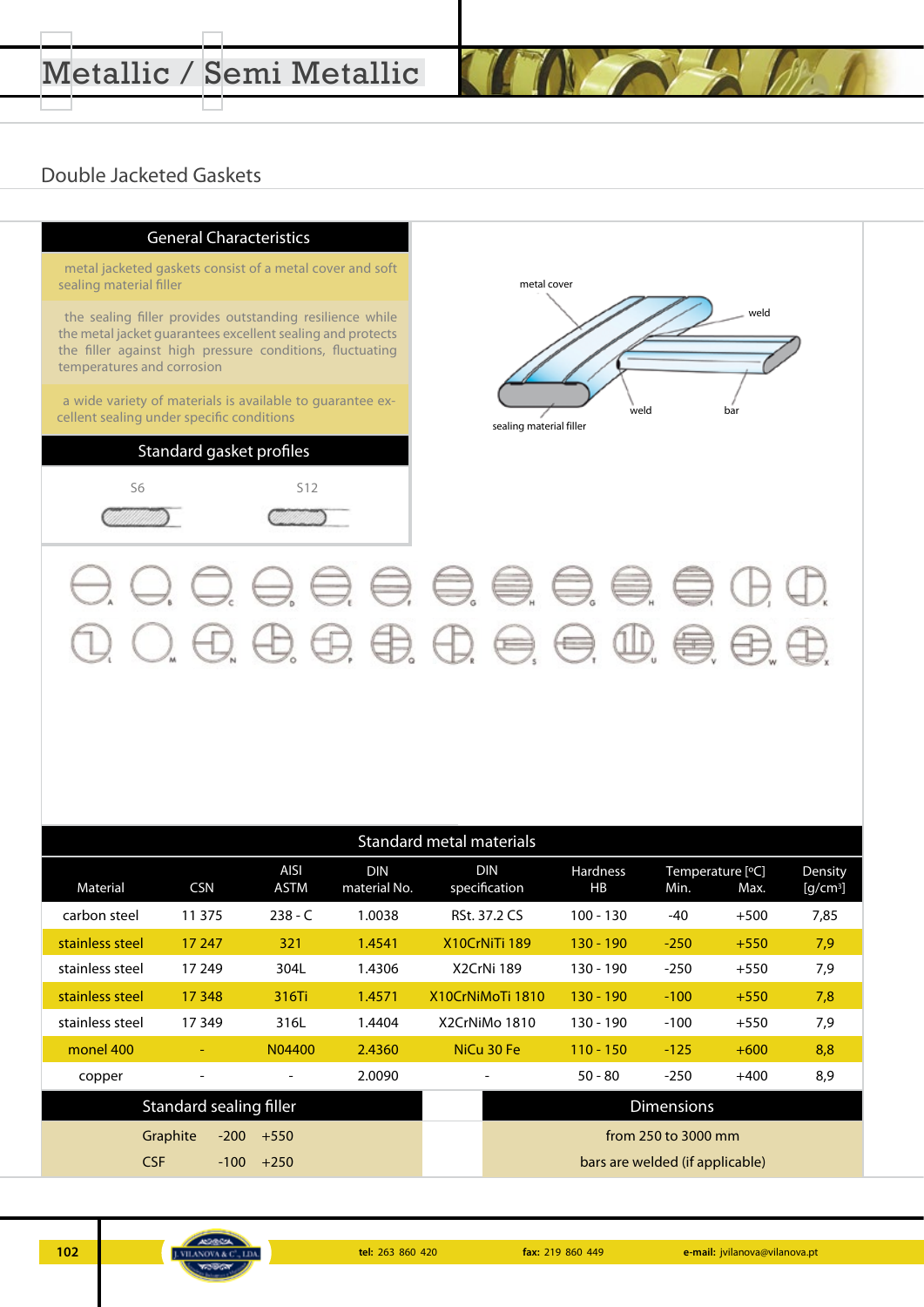### RTJ - Ring Type Joints

#### **General Characteristics**

RTJ are metallic sealing rings suitable for high pressure (up to 1500 bar) and high temperature (up to 1000 ºC) applications

RTJ are supplied in two basic profiles: oval (M8) or octagonal (M9)

RTJ are always used in combination with special flanges which ensure good and reliable sealing with the correct choice of material and profile

#### Recommended flange surface finish

Profile R, RX: 1,6 (μm) Profile BX: 0,8 (μm)

#### Standard Gasket Profiles

#### **M8-R oval M12-RX**

Model M8 is a standard RTJ of the oval type and designed for flanges with standard ring joint grooves.



Model M12-RX is for pressure up to 750 bar. The RX series RTJ are interchangeable with the standard R models. The bolt lenghts must be extended because of the RX series additional height.



#### **M9-R octagonal M11-BX**

W Model M9 is standard RTJ of the octagonal type and designed for flanges with standard ring joint grooves.





M11-BX is RTJ for very high pressures - up to 1500 bar. This RTJ is suited only for API-type BX flanges and grooves. Model BX incorporates a pressure balance hole to ensure equalisation of pressure.

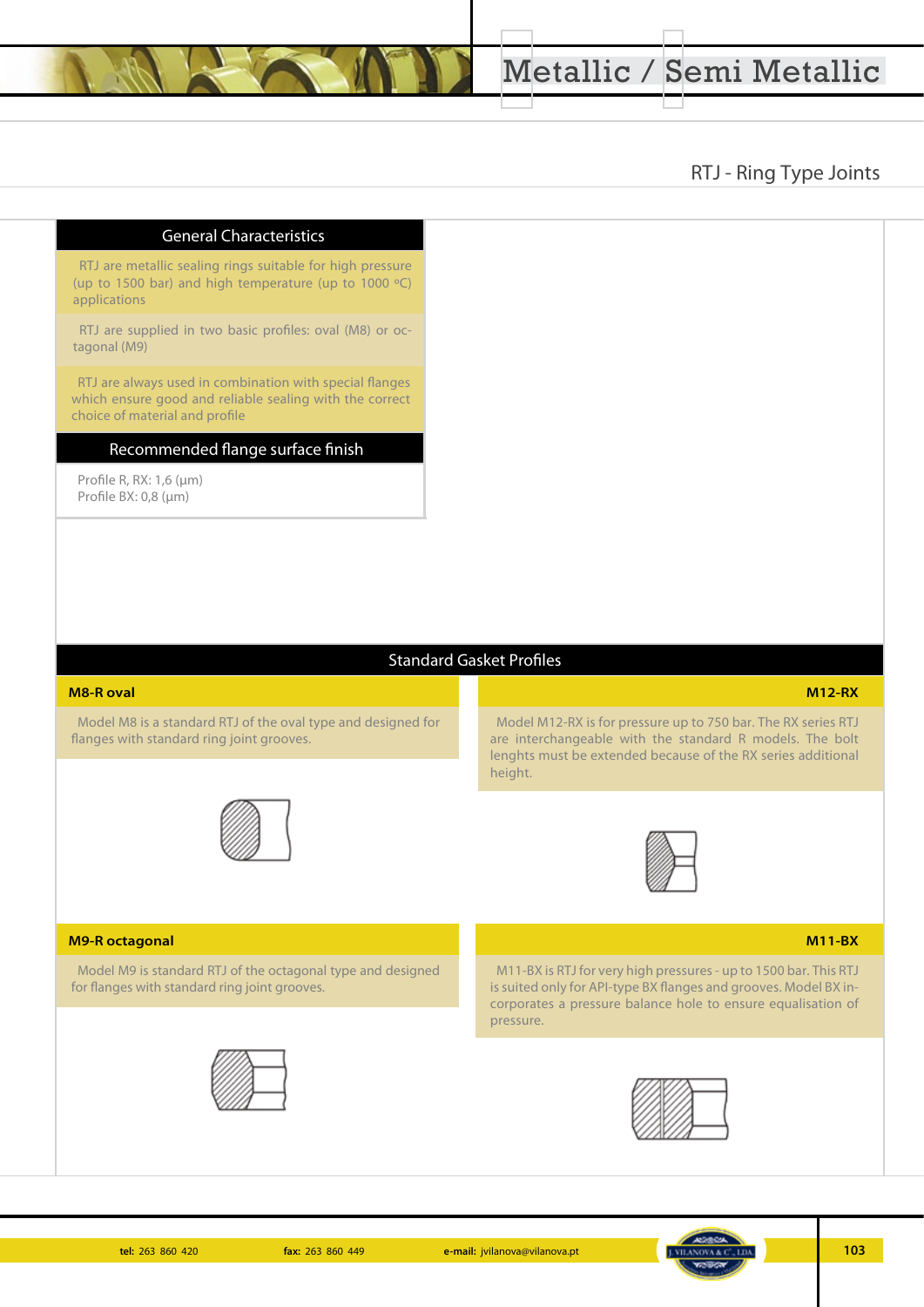# Compressed Fibre Jointing Sheets

| <b>TEMAFAST ECONOMY</b><br><b>TEMAFAST</b> |                          |                                                                                                                         |                                                                                                   |  |  |  |
|--------------------------------------------|--------------------------|-------------------------------------------------------------------------------------------------------------------------|---------------------------------------------------------------------------------------------------|--|--|--|
|                                            | Colour                   | Yellow                                                                                                                  | Red                                                                                               |  |  |  |
|                                            | Wire insertion           | N <sub>o</sub>                                                                                                          | <b>No</b>                                                                                         |  |  |  |
|                                            | Description              | The economy version of jointing manu-<br>factured from mixture of organic fibres<br>with mixture NBR/SBR rubber binder. | Basic jointing manufactured from or-<br>ganic fibres with NBR binder.                             |  |  |  |
|                                            | Range usage              | This grade has wide area usage in all sorts<br>od industries at lower parameters.                                       | This grade has wide industrial usage at<br>lower medium temperature and pres-<br>sure parameters. |  |  |  |
|                                            | Certification            | Germanischer Lloyd KTW, GOST, PZH                                                                                       | Germanischer Lloyd KTW, PZH Poland,<br><b>GOST</b>                                                |  |  |  |
|                                            | Technical data           |                                                                                                                         |                                                                                                   |  |  |  |
| Marking according                          | DIN 28 091-2             | $FA-Z - 12 - 0$                                                                                                         | $FA-MZ - 1 - 0$                                                                                   |  |  |  |
| Marking according                          | <b>ASTM F 104</b>        | F712 120 M4                                                                                                             | F712 120 M4                                                                                       |  |  |  |
| Max. temperature *                         | peak <b>°C</b>           | 210                                                                                                                     | 210                                                                                               |  |  |  |
|                                            | continual <sup>o</sup> C | 140                                                                                                                     | 140                                                                                               |  |  |  |
| Max. pressure *                            | <b>Bar</b>               | 40                                                                                                                      | 40                                                                                                |  |  |  |
| ∗                                          |                          | Maximum temperature and pressure values can not be used simultaneously.                                                 |                                                                                                   |  |  |  |

| <b>General Data</b>         |            |                            |                              |                                   |  |
|-----------------------------|------------|----------------------------|------------------------------|-----------------------------------|--|
| <b>Standard sheet size:</b> | Tolerance: | <b>Standard thickness:</b> | <b>Thickness tolerances:</b> | Surface:                          |  |
| $1,5 \times 1,5$ m          | $+$ 2 %    | 0,4;0,5;0,8;1,0;1,5;       | $0.4 - 0.8 \pm 0.1$ mm       | all jointings are                 |  |
| $1.5 \times 1.0$ m          |            | $2,0;3,0;4,0;5,0$ mm       | $1.0 - 5.0 + 10%$            | produced with an                  |  |
| another sheet sizes         |            | with wire insertion        |                              | antistick surface on<br>one side. |  |
| are available upon          |            | 0,8;1,0;1,5;2,0;3,0;       |                              |                                   |  |

the costumer request.

4,0 ; 5,0 mm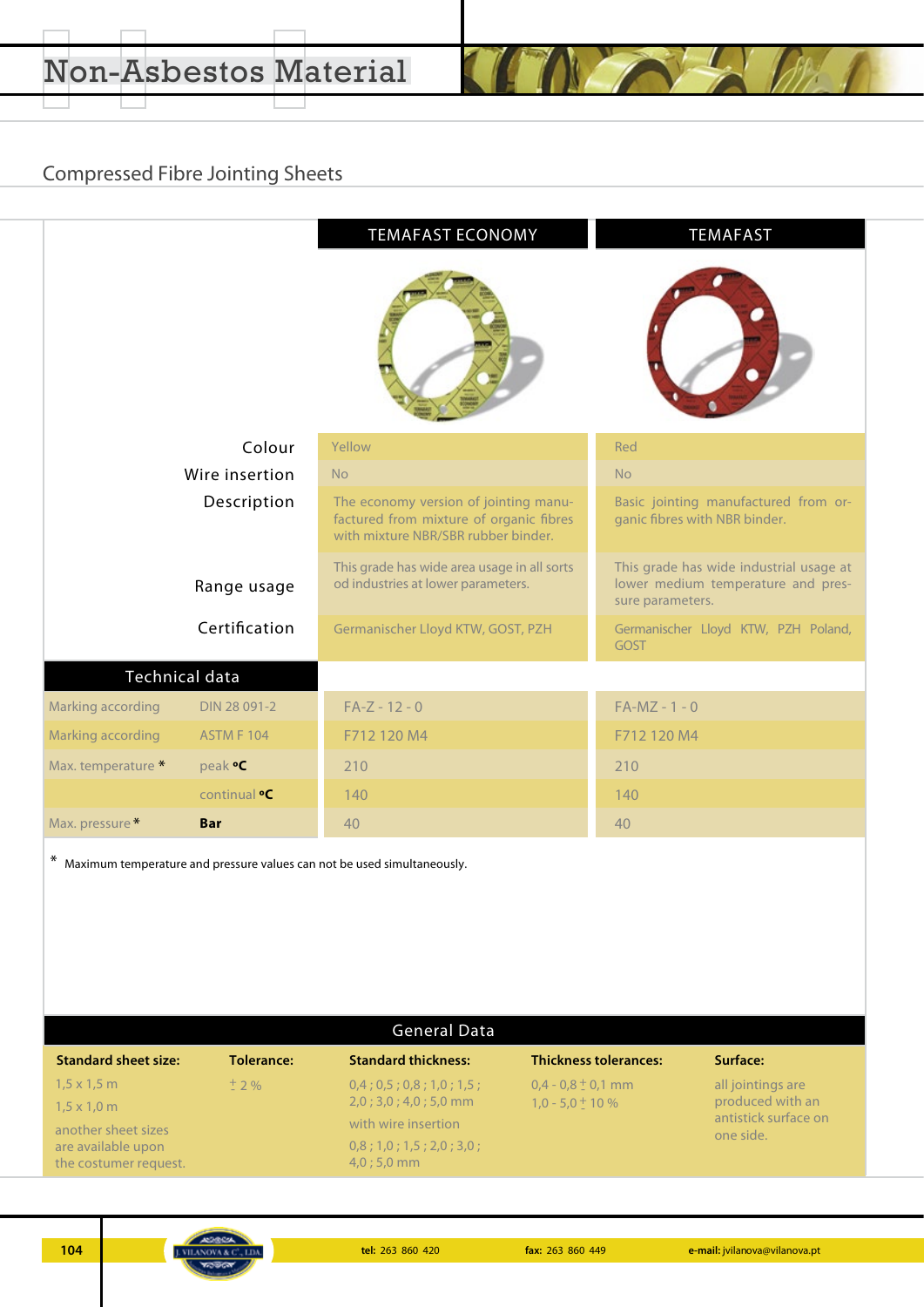|                                                                                                                                                                      |                                                 | <b>TEMAFAST ECONOMY</b>                                                   | <b>TEMAFAST</b>                                                               |
|----------------------------------------------------------------------------------------------------------------------------------------------------------------------|-------------------------------------------------|---------------------------------------------------------------------------|-------------------------------------------------------------------------------|
|                                                                                                                                                                      | Typical parameters of 2mm<br>thickness jointing |                                                                           |                                                                               |
| Density                                                                                                                                                              | DIN 28090-2<br>g/cm3                            | $1,7 - 2,0$                                                               | $1,6 - 1,9$                                                                   |
| Compressibility                                                                                                                                                      | ASTM F 36<br>$\%$                               | 12                                                                        | 18                                                                            |
| Recovery                                                                                                                                                             | ASTM F 36<br>$\frac{9}{6}$                      | 50                                                                        | 50                                                                            |
| Residual Stress (175°C)                                                                                                                                              | <b>DIN 52 913</b><br><b>MPa</b>                 | 20                                                                        | 20                                                                            |
| Gas leakage $\lambda_{2,0}$                                                                                                                                          | DIN 3535-6/99<br>$mg/(m*s)$                     | 0,1                                                                       | 0,1                                                                           |
| Fluid resistance - thickness increase                                                                                                                                |                                                 |                                                                           |                                                                               |
| Oil IRM 903 (5h/150°C)                                                                                                                                               | <b>ASTM F 146</b><br>$\frac{9}{6}$              | 15                                                                        | 5                                                                             |
| ASTM Fuel B (5h/23°C)                                                                                                                                                | <b>ASTM F 146</b><br>$\%$                       | 15                                                                        | 10                                                                            |
| 1 - suitable area (even for steam application)<br>2 - suitable extended area, technical<br>advice is recommended<br>3 - for this technical consultation is mandatory |                                                 | 40<br>$\circledcirc$<br>Pressure (Bar)<br>$\circledcirc$<br>20<br>$\odot$ | 40<br>$\circledcirc$<br>(Bar)<br>$\circledcirc$<br>Pressure<br>20<br>$\Omega$ |

 $\odot$ 

50 100<br>Temperature (°C)

200 210

150

 $0.6$ 

 $\overline{\phantom{a}}$ 

 $\bullet$ 

 $\circ$ 

50 100 150 200 210<br>Temperature (°C)

 $\frac{1}{\omega}$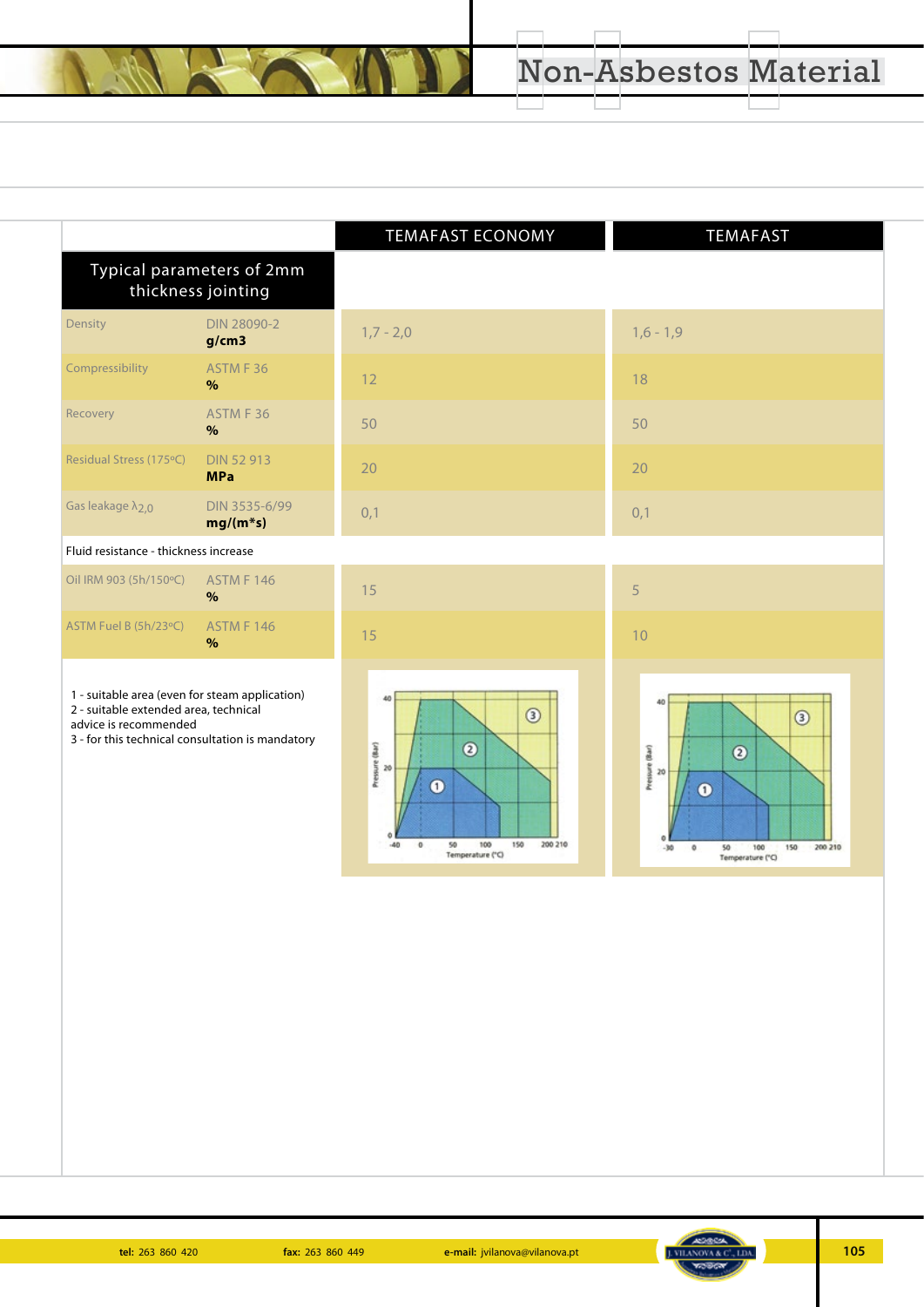# Compressed Fibre Jointing Sheets

|                       |                     | <b>TEMASIL - NEW GENERATION</b>                                                                                                                                                                           | <b>TEMASIL HT</b>                                                                                                                                                                                                                                                                                                       |
|-----------------------|---------------------|-----------------------------------------------------------------------------------------------------------------------------------------------------------------------------------------------------------|-------------------------------------------------------------------------------------------------------------------------------------------------------------------------------------------------------------------------------------------------------------------------------------------------------------------------|
|                       |                     |                                                                                                                                                                                                           |                                                                                                                                                                                                                                                                                                                         |
|                       | Colour              | <b>Blue</b>                                                                                                                                                                                               | <b>Light Blue</b>                                                                                                                                                                                                                                                                                                       |
|                       | Wire insertion      | Yes                                                                                                                                                                                                       | Yes                                                                                                                                                                                                                                                                                                                     |
|                       | Description         | The new generation of high quality ma-<br>terial based on a blend of special tem-<br>perature resisting fibres and other<br>agents with NBR. It is easy to cut due its<br>flexibility and smooth surface. | Superior performance copressed jointing<br>material incorporating a blend of special<br>heat resistant aramid fiber and high quali-<br>ty nitrile rubber binder completely fresh<br>ecological type of sheets suitable for ele-<br>vated temperature and steam applica-<br>tions, exhibiting excellent gas sealability. |
|                       | Range usage         | This general purpose jointing sheet is<br>regardful of environment and can be<br>used in the wide range of industries such<br>as petrochemical, chemical, food and oil<br>as well as engineering area.    | Due to its compositing of high quality raw<br>materials, this particular grade is used in<br>petrochemical, chemical and food indus-<br>tries, wide area of machinery. It is suitable<br>for oils, fuels, lubricants, alcohol, gases, hy-<br>drocarbons, water, cooling liquids, and<br>most diluted acids and alkalis. |
|                       | Certification       | <b>PZH</b><br>procedures are under process                                                                                                                                                                | <b>DVGW</b><br>procedures are under process                                                                                                                                                                                                                                                                             |
| <b>Technical data</b> |                     |                                                                                                                                                                                                           |                                                                                                                                                                                                                                                                                                                         |
| Marking according     | DIN 28 091-2        | FA-MA-1-0 (ST)                                                                                                                                                                                            | FA-M-1-0 (ST)                                                                                                                                                                                                                                                                                                           |
| Marking according     | <b>ASTM F 104</b>   | F712 111 M5 (M7)                                                                                                                                                                                          | F712 111 M6 (M7)                                                                                                                                                                                                                                                                                                        |
| Max. temperature *    | peak <b>°C</b>      | 400                                                                                                                                                                                                       | 450                                                                                                                                                                                                                                                                                                                     |
|                       | continual <b>.C</b> | 250 (steam 200)                                                                                                                                                                                           | 330 (steam 250)                                                                                                                                                                                                                                                                                                         |
|                       |                     |                                                                                                                                                                                                           |                                                                                                                                                                                                                                                                                                                         |

| <b>General Data</b>                         |            |                                      |                              |                                          |  |  |  |  |  |  |
|---------------------------------------------|------------|--------------------------------------|------------------------------|------------------------------------------|--|--|--|--|--|--|
| <b>Standard sheet size:</b>                 | Tolerance: | <b>Standard thickness:</b>           | <b>Thickness tolerances:</b> | Surface:                                 |  |  |  |  |  |  |
| $1,5 \times 1,5$ m                          | $+$ 2 %    | 0,4;0,5;0,8;1,0;1,5;                 | $0.4 - 0.8 \pm 0.1$ mm       | all jointings are                        |  |  |  |  |  |  |
| $1,5 \times 1,0 \; m$                       |            | $2,0;3,0;4,0;5,0$ mm                 | $1.0 - 5.0 + 10%$            | produced with an<br>antistick surface on |  |  |  |  |  |  |
| another sheet sizes                         |            | with wire insertion                  |                              | one side.                                |  |  |  |  |  |  |
| are available upon<br>the costumer request. |            | 0,8;1,0;1,5;2,0;3,0;<br>$4,0;5,0$ mm |                              |                                          |  |  |  |  |  |  |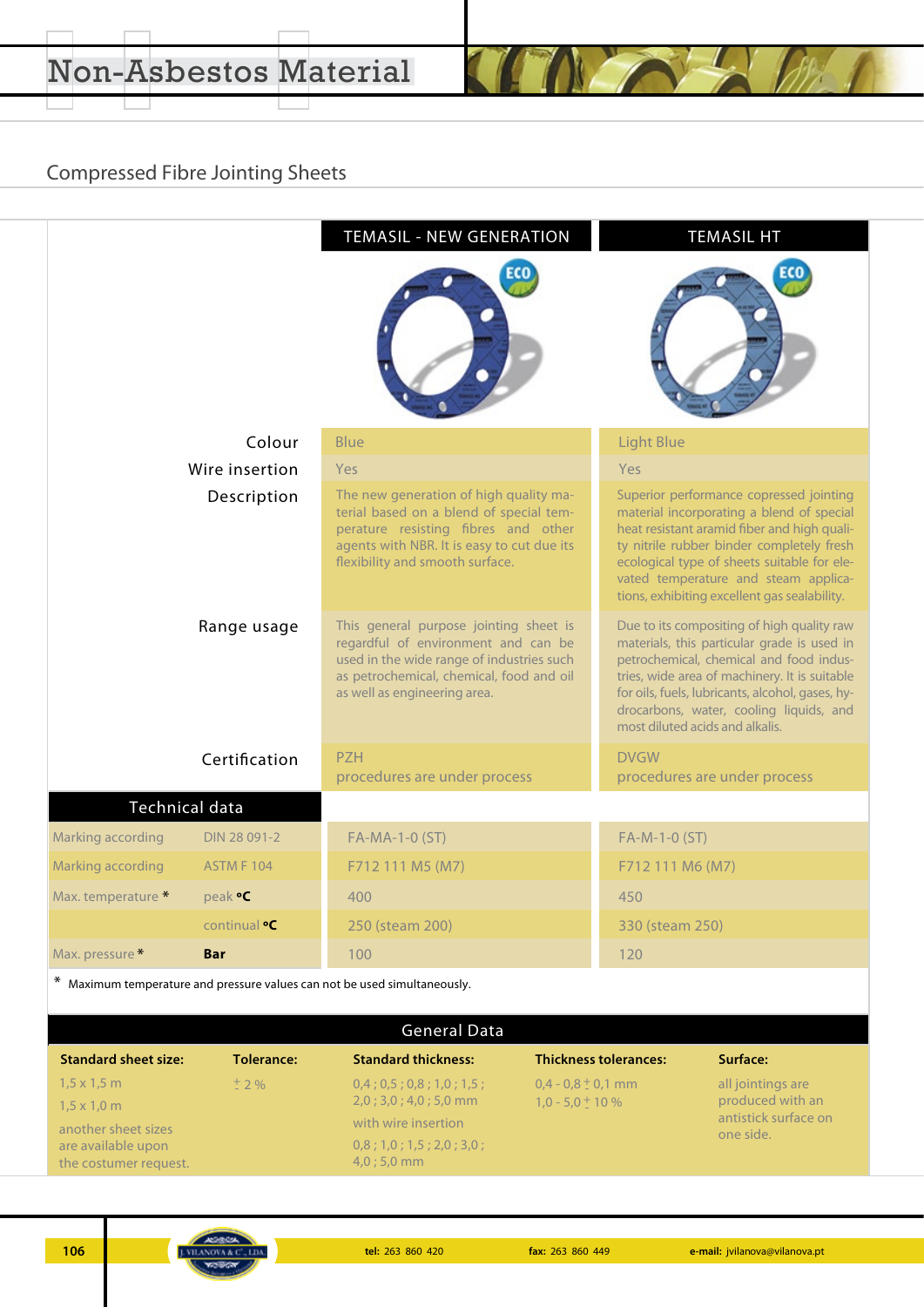|                                                                                                                                                                      | Typical parameters of 2mm<br>thickness jointing | TEMASIL - NEW GENERATION                                                                                                                                        | <b>TEMASIL HT</b>                                                                                                                                                          |
|----------------------------------------------------------------------------------------------------------------------------------------------------------------------|-------------------------------------------------|-----------------------------------------------------------------------------------------------------------------------------------------------------------------|----------------------------------------------------------------------------------------------------------------------------------------------------------------------------|
| Density                                                                                                                                                              | <b>DIN 28090-2</b><br>g/cm3                     | $1,7 - 2,0$                                                                                                                                                     | $1,7 - 2,0$                                                                                                                                                                |
| Compressibility                                                                                                                                                      | ASTM F 36<br>%                                  | 10                                                                                                                                                              | 10                                                                                                                                                                         |
| Recovery                                                                                                                                                             | ASTM F 36<br>$\%$                               | 50                                                                                                                                                              | 55                                                                                                                                                                         |
| Residual Stress (175°C)                                                                                                                                              | <b>DIN 52 913</b><br><b>MPa</b>                 | 30                                                                                                                                                              | 32                                                                                                                                                                         |
| Gas leakage $\lambda_{2,0}$                                                                                                                                          | DIN 3535-6/99<br>$mg/(m*s)$                     | 0,06                                                                                                                                                            | 0,04                                                                                                                                                                       |
| Fluid resistance - thickness increase                                                                                                                                |                                                 |                                                                                                                                                                 |                                                                                                                                                                            |
| Oil IRM 903 (5h/150°C)                                                                                                                                               | <b>ASTM F 146</b><br>$\%$                       | $\overline{3}$                                                                                                                                                  | 3                                                                                                                                                                          |
| ASTM Fuel B (5h/23°C)                                                                                                                                                | <b>ASTM F 146</b><br>$\%$                       | 5                                                                                                                                                               | 5                                                                                                                                                                          |
| 1 - suitable area (even for steam application)<br>2 - suitable extended area, technical<br>advice is recommended<br>3 - for this technical consultation is mandatory |                                                 | 100<br>$\circled{3}$<br>80<br>Pressure (Bar)<br>60<br>$\circled{2}$<br>40<br>$\bullet$<br>20<br>50<br>100 150 200 250 300 350 400<br>$-300$<br>Temperature (°C) | 120<br>$\left(3\right)$<br>100<br>Pressure (Bar)<br>80<br>$\left( 2\right)$<br>60<br>ω<br>40<br>20<br>50<br>100 150 200 250 300 350 400 450<br>$-30.0$<br>Temperature (°C) |

 $\overline{\phantom{a}}$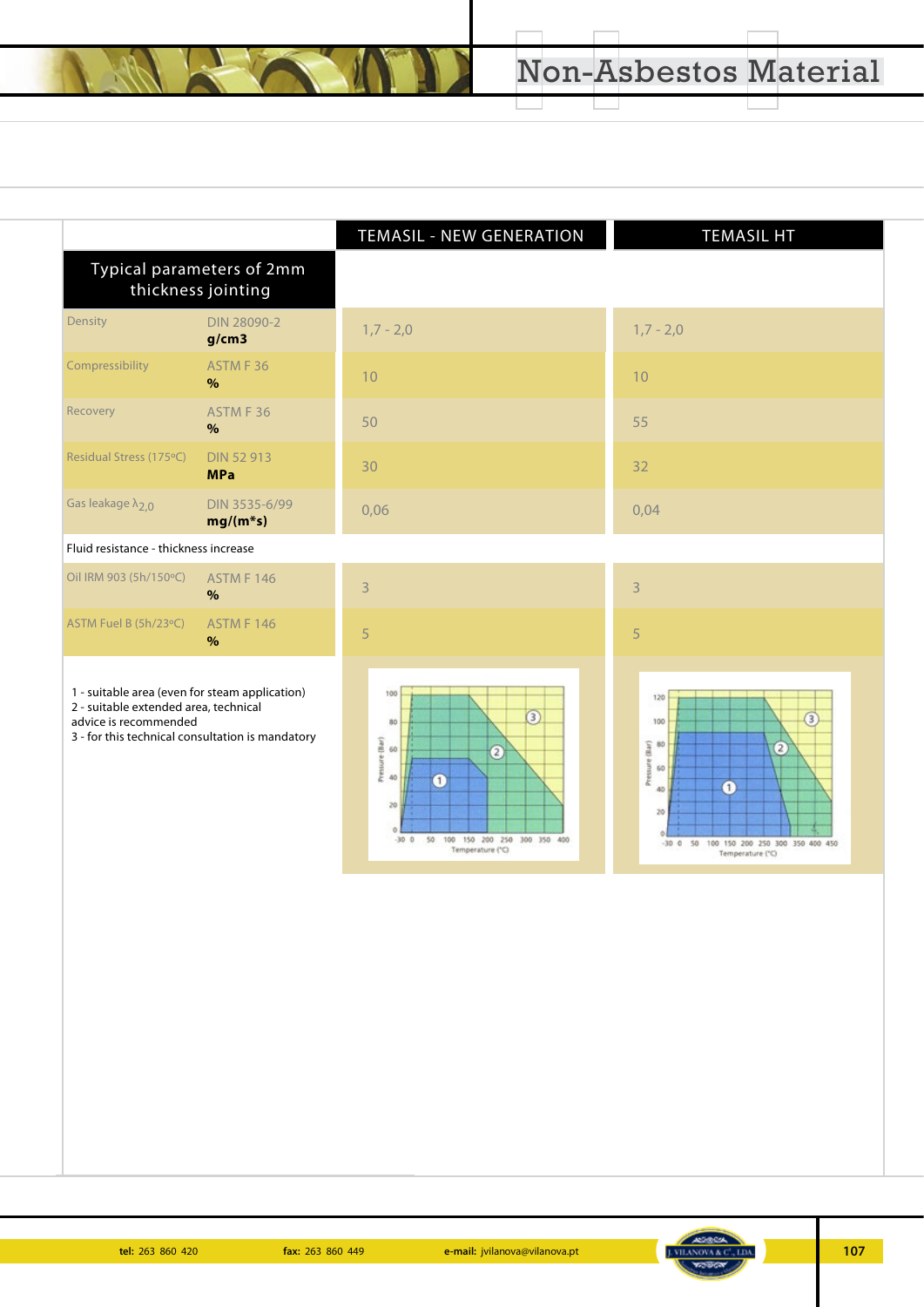# Compressed Fibre Jointing Sheets

|                             |                     | <b>TEMAPLUS</b>                                                                                                                                                                                                                                                           |                              | TEMACARB                                                                                   |  |  |  |  |  |
|-----------------------------|---------------------|---------------------------------------------------------------------------------------------------------------------------------------------------------------------------------------------------------------------------------------------------------------------------|------------------------------|--------------------------------------------------------------------------------------------|--|--|--|--|--|
|                             |                     |                                                                                                                                                                                                                                                                           |                              |                                                                                            |  |  |  |  |  |
|                             | Colour              | Green                                                                                                                                                                                                                                                                     | <b>Black</b>                 |                                                                                            |  |  |  |  |  |
|                             | Wire insertion      | Yes                                                                                                                                                                                                                                                                       | Yes                          |                                                                                            |  |  |  |  |  |
|                             | Description         | Superior performance jointing material<br>incorporating a blend of special head re-<br>sistant aramid fibres with a high quality<br>NBR binder.                                                                                                                           | binder.                      | Premium quality carboon fibre reinforced<br>material with a high quality nitrile rubber    |  |  |  |  |  |
|                             | Range usage         | This gasketing sheet with excellent<br>mechanical properties (high resistance to<br>creep under elevated temperature and<br>pressure) is suitable for oils, fuels,<br>lubricants, alcohol, gases, hydrocarbons,<br>cooling liquids and most diluted acids<br>and alkalis. | binder.                      | A universal quality carbon fibre reinforces<br>material with a high quality nitrile rubber |  |  |  |  |  |
|                             | Certification       | Germanischer Lloyd UDT Poland,<br><b>GOST</b>                                                                                                                                                                                                                             | <b>GOST</b>                  |                                                                                            |  |  |  |  |  |
|                             | Technical data      |                                                                                                                                                                                                                                                                           |                              |                                                                                            |  |  |  |  |  |
| Marking according           | DIN 28 091-2        | FA-MA-1-0 (ST)                                                                                                                                                                                                                                                            |                              | FA-M-1-0 (ST)                                                                              |  |  |  |  |  |
| Marking according           | ASTM F 104          | F712 111 M6 (M7)                                                                                                                                                                                                                                                          |                              | F712 110 M6 (M7)                                                                           |  |  |  |  |  |
| Max. temperature *          | peak <b>°C</b>      | 450                                                                                                                                                                                                                                                                       | 450                          |                                                                                            |  |  |  |  |  |
|                             | continual <b>.C</b> | 250                                                                                                                                                                                                                                                                       |                              | 250 (steam 250)                                                                            |  |  |  |  |  |
| Max. pressure *             | <b>Bar</b>          | 130                                                                                                                                                                                                                                                                       | 100                          |                                                                                            |  |  |  |  |  |
|                             |                     | * Maximum temperature and pressure values can not be used simultaneously.<br><b>General Data</b>                                                                                                                                                                          |                              |                                                                                            |  |  |  |  |  |
| <b>Standard sheet size:</b> | <b>Tolerance:</b>   | <b>Standard thickness:</b>                                                                                                                                                                                                                                                | <b>Thickness tolerances:</b> | Surface:                                                                                   |  |  |  |  |  |
| $1,5 \times 1,5$ m          | $±$ 2 %             | 0,4;0,5;0,8;1,0;1,5;                                                                                                                                                                                                                                                      | $0,4 - 0,8 \pm 0,1$ mm       | all jointings are                                                                          |  |  |  |  |  |
| $1,5 \times 1,0 \text{ m}$  |                     | $2,0;3,0;4,0;5,0$ mm                                                                                                                                                                                                                                                      | $1,0 - 5,0 + 10%$            | produced with an                                                                           |  |  |  |  |  |
|                             |                     | with wire insertion                                                                                                                                                                                                                                                       |                              | antistick surface on                                                                       |  |  |  |  |  |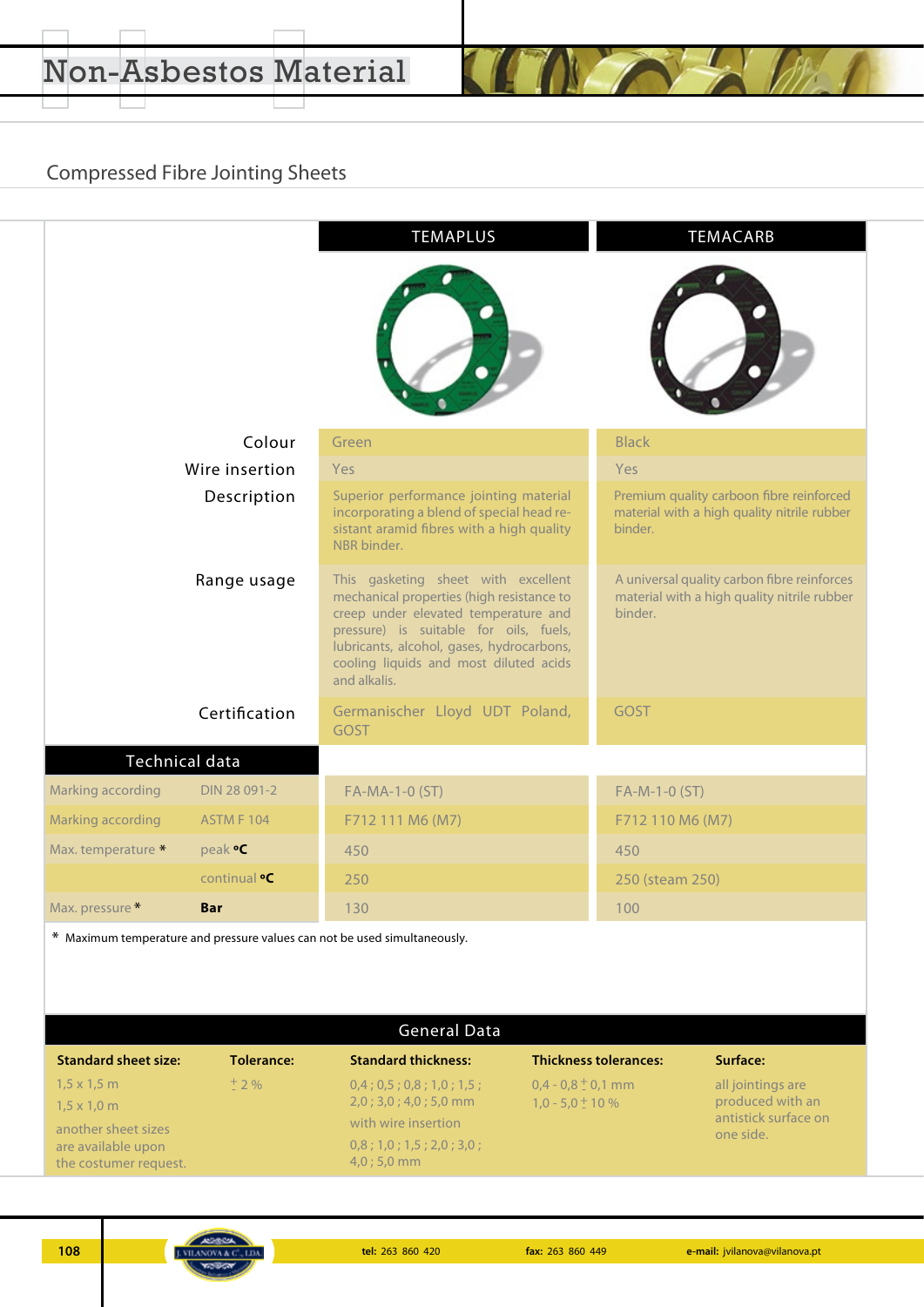|                                                                                                                                                                      |                                                 | TEMAPLUS                                                                                                                                                                                 | TEMACARB                                                                                                                                 |
|----------------------------------------------------------------------------------------------------------------------------------------------------------------------|-------------------------------------------------|------------------------------------------------------------------------------------------------------------------------------------------------------------------------------------------|------------------------------------------------------------------------------------------------------------------------------------------|
|                                                                                                                                                                      | Typical parameters of 2mm<br>thickness jointing |                                                                                                                                                                                          |                                                                                                                                          |
| Density                                                                                                                                                              | <b>DIN 28090-2</b><br>g/cm3                     | $1,6 - 1,9$                                                                                                                                                                              | $1,5 - 1,9$                                                                                                                              |
| Compressibility                                                                                                                                                      | ASTM F 36<br>$\%$                               | 10                                                                                                                                                                                       | 9                                                                                                                                        |
| Recovery                                                                                                                                                             | ASTM F 36<br>$\%$                               | 50                                                                                                                                                                                       | 50                                                                                                                                       |
| Residual Stress (175°C)                                                                                                                                              | <b>DIN 52 913</b><br><b>MPa</b>                 | 32                                                                                                                                                                                       | 32                                                                                                                                       |
| Gas leakage $\lambda_{2,0}$                                                                                                                                          | DIN 3535-6/99<br>$mg/(m*s)$                     | 0,03                                                                                                                                                                                     | 0,05                                                                                                                                     |
| Fluid resistance - thickness increase                                                                                                                                |                                                 |                                                                                                                                                                                          |                                                                                                                                          |
| Oil IRM 903 (5h/150°C)                                                                                                                                               | <b>ASTM F 146</b><br>$\%$                       | 3                                                                                                                                                                                        | 3                                                                                                                                        |
| ASTM Fuel B (5h/23°C)                                                                                                                                                | <b>ASTM F 146</b><br>$\%$                       | 5                                                                                                                                                                                        | 5                                                                                                                                        |
| 1 - suitable area (even for steam application)<br>2 - suitable extended area, technical<br>advice is recommended<br>3 - for this technical consultation is mandatory |                                                 | 130<br>120<br>100<br>$\mathbf{3}$<br>essure (Bar)<br>80<br>60<br>$\overline{c}$<br>£<br>40<br>$\mathbf{1}$<br>20<br>100 150 200 250 300 350 400 450<br>50<br>$-30.0$<br>Temperature (°C) | 100<br>$\circled{3}$<br>80<br>Pressure (Bar)<br>2<br>60<br>40<br>0<br>20<br>-30 0 50 100 150 200 250 300 350 400 450<br>Temperature (iC) |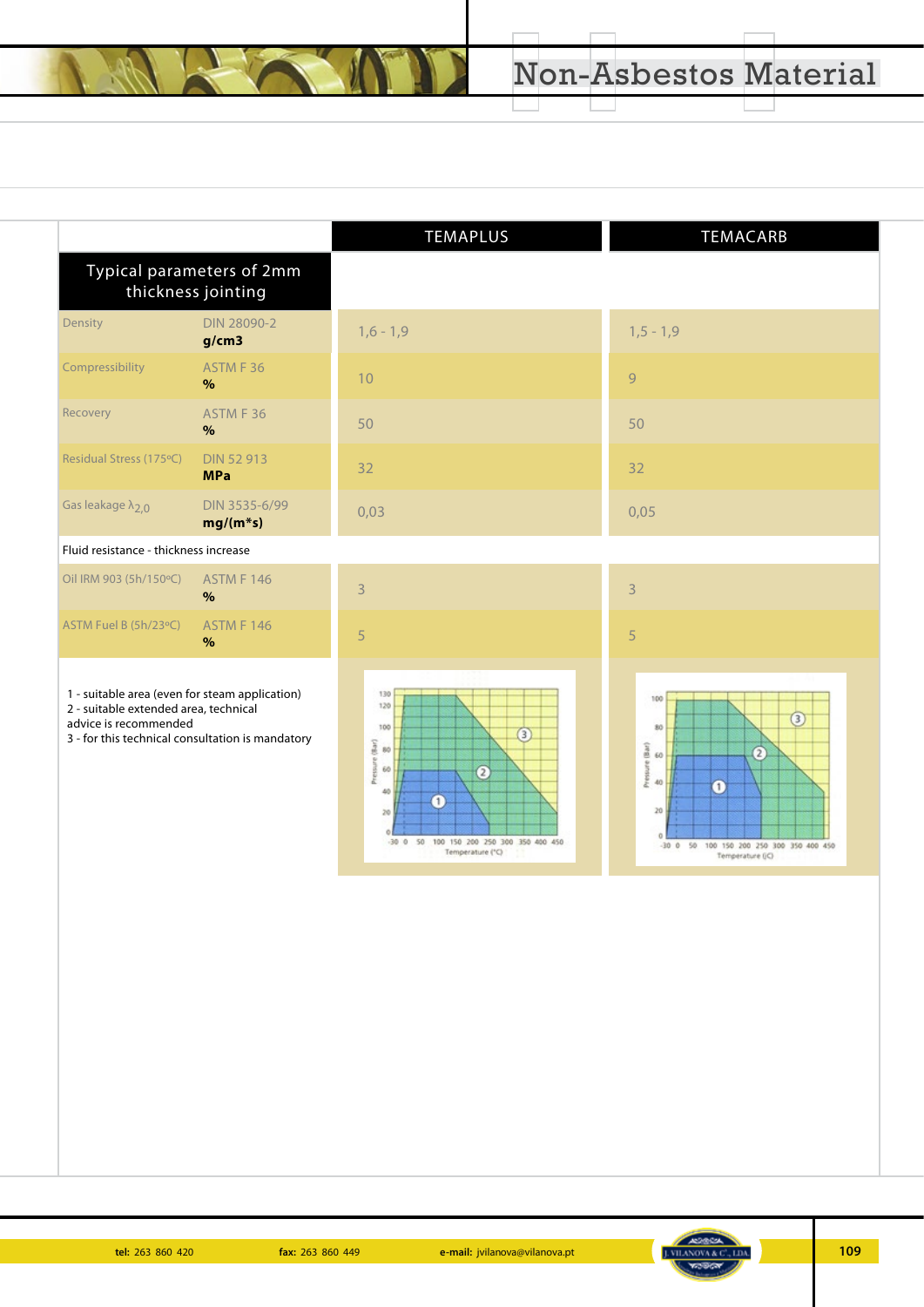# Compressed Fibre Jointing Sheets

|                    |                     | <b>GRAFTEM ECONOMY</b>                                                                                                                                          | <b>TEMACID</b>                                                                                                   |  |  |  |  |
|--------------------|---------------------|-----------------------------------------------------------------------------------------------------------------------------------------------------------------|------------------------------------------------------------------------------------------------------------------|--|--|--|--|
|                    |                     |                                                                                                                                                                 |                                                                                                                  |  |  |  |  |
|                    | Colour              | <b>Black</b>                                                                                                                                                    | Grey                                                                                                             |  |  |  |  |
|                    | Wire insertion      | Yes                                                                                                                                                             | <b>No</b>                                                                                                        |  |  |  |  |
|                    | Description         | Economic non-asbestos fasketing sheet<br>which combines graphite reinforced<br>with aramid fibres and a low content of<br>rubber binder system.                 | Premium quality acid jointing gasket ma-<br>terial based on a blend of fibres with a spe-<br>cial binder system. |  |  |  |  |
|                    | Range usage         | This jointing sheet with excellent<br>mechanical properties is suitable for<br>many applications including fuel, oil,<br>coolants, hydrocarbons, gas and steam. | A chemical grade material suitable for<br>most acids alkalis, oils, fuels and<br>refrigerants.                   |  |  |  |  |
|                    | Certification       | procedures are under process                                                                                                                                    | <b>GOST</b>                                                                                                      |  |  |  |  |
|                    | Technical data      |                                                                                                                                                                 |                                                                                                                  |  |  |  |  |
| Marking according  | DIN 28 091-2        | FA-AZ-1-0 (ST)                                                                                                                                                  | FA-M-1-0 (ST)                                                                                                    |  |  |  |  |
| Marking according  | <b>ASTM F 104</b>   | F712 110 M5 (M7)                                                                                                                                                | F712 122 M5                                                                                                      |  |  |  |  |
| Max. temperature * | peak <b>°C</b>      | 360                                                                                                                                                             | 210                                                                                                              |  |  |  |  |
|                    | continual <b>°C</b> | 200 (steam 180)                                                                                                                                                 | 140                                                                                                              |  |  |  |  |
| Max. pressure *    | <b>Bar</b>          | 80                                                                                                                                                              | 40                                                                                                               |  |  |  |  |
|                    |                     |                                                                                                                                                                 |                                                                                                                  |  |  |  |  |

Maximum temperature and pressure values can not be used simultaneously. \*

| <b>General Data</b>                          |            |                                              |                                                 |                                       |  |  |  |  |  |  |
|----------------------------------------------|------------|----------------------------------------------|-------------------------------------------------|---------------------------------------|--|--|--|--|--|--|
| <b>Standard sheet size:</b>                  | Tolerance: | <b>Standard thickness:</b>                   | <b>Thickness tolerances:</b>                    | Surface:                              |  |  |  |  |  |  |
| $1,5 \times 1,5$ m                           | $+2\%$     | 0,4;0,5;0,8;1,0;1,5;<br>$2,0;3,0;4,0;5,0$ mm | $0.4 - 0.8 \pm 0.1$ mm<br>$1.0 - 5.0 \pm 10 \%$ | all jointings are<br>produced with an |  |  |  |  |  |  |
| $1,5 \times 1,0 \; m$<br>another sheet sizes |            | with wire insertion                          |                                                 | antistick surface on<br>one side.     |  |  |  |  |  |  |
| are available upon<br>the costumer request.  |            | 0,8;1,0;1,5;2,0;3,0;<br>$4,0;5,0$ mm         |                                                 |                                       |  |  |  |  |  |  |

**110 fax:** 263 860 420 **fax:** 263 860 420 **fax:** 263 860 449 **e-mail:** jvilanova@vilanova.pt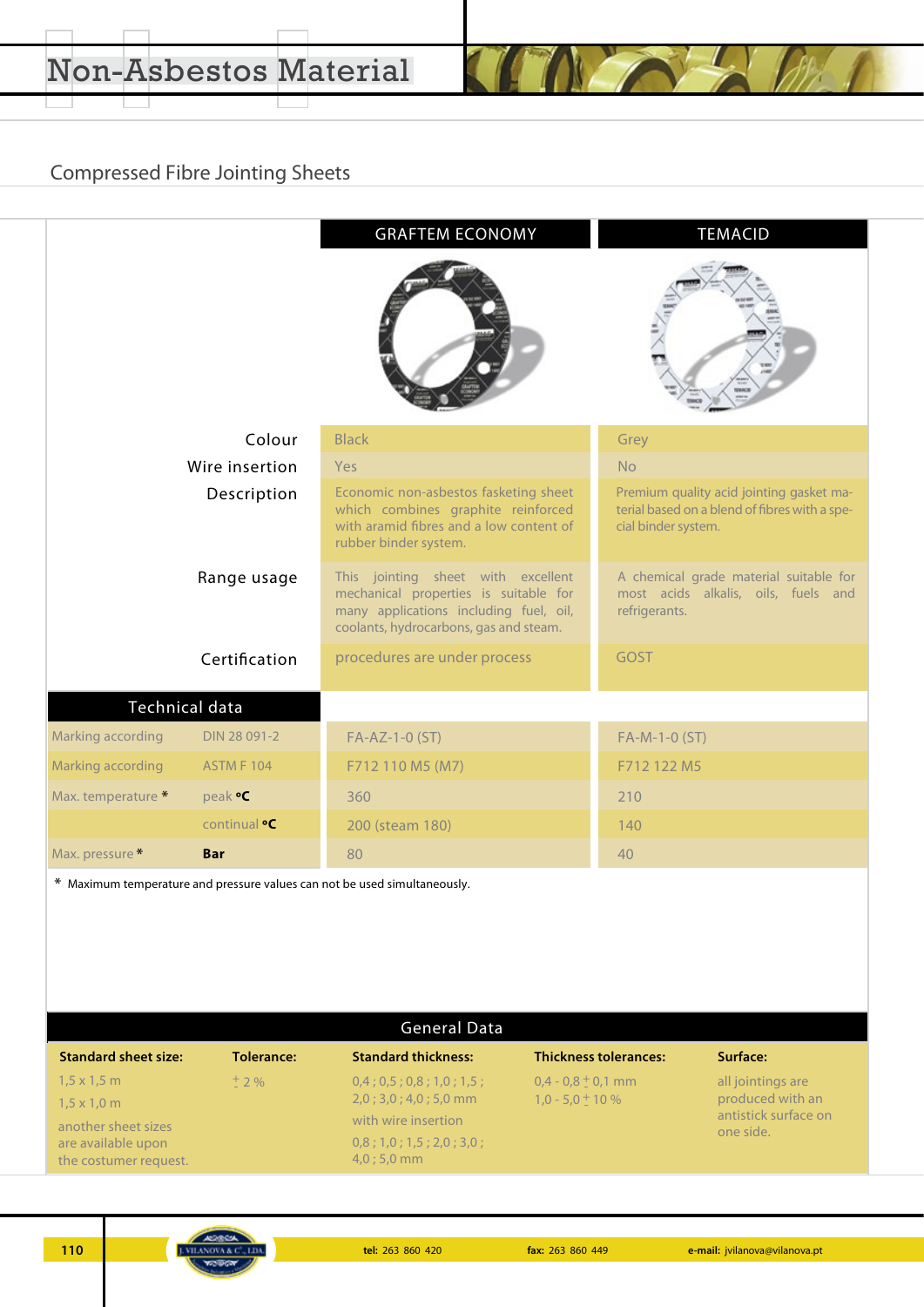|                                       |                                                 | <b>GRAFTEM ECONOMY</b> | <b>TEMACID</b>                                       |
|---------------------------------------|-------------------------------------------------|------------------------|------------------------------------------------------|
|                                       | Typical parameters of 2mm<br>thickness jointing |                        |                                                      |
| Density                               | DIN 28090-2<br>g/cm3                            | $1,8 - 2,1$            | $1,7 - 2,1$                                          |
| Compressibility                       | ASTM F 36<br>$\%$                               | $5 - 15$               | 10                                                   |
| Recovery                              | ASTM F 36<br>%                                  | 50                     | 50                                                   |
| Residual Stress (175°C)               | <b>DIN 52 913</b><br><b>MPa</b>                 | 30                     | 20                                                   |
| Gas leakage $\lambda_{2,0}$           | DIN 3535-6/99<br>$mg/(m*s)$                     | 0,1                    | 0,1                                                  |
| Fluid resistance - thickness increase |                                                 |                        |                                                      |
| Oil IRM 903 (5h/150°C)                | <b>ASTM F 146</b><br>$\%$                       | 5                      | 16% Sulphuric acid (96%)                             |
| ASTM Fuel B (5h/23°C)                 | <b>ASTM F 146</b><br>$\%$                       | 10                     | 15% Hydrochloride acid (36%)<br>7% Nitric acid (50%) |
|                                       |                                                 |                        |                                                      |



advice is recommended

3 - for this technical consultation is mandatory





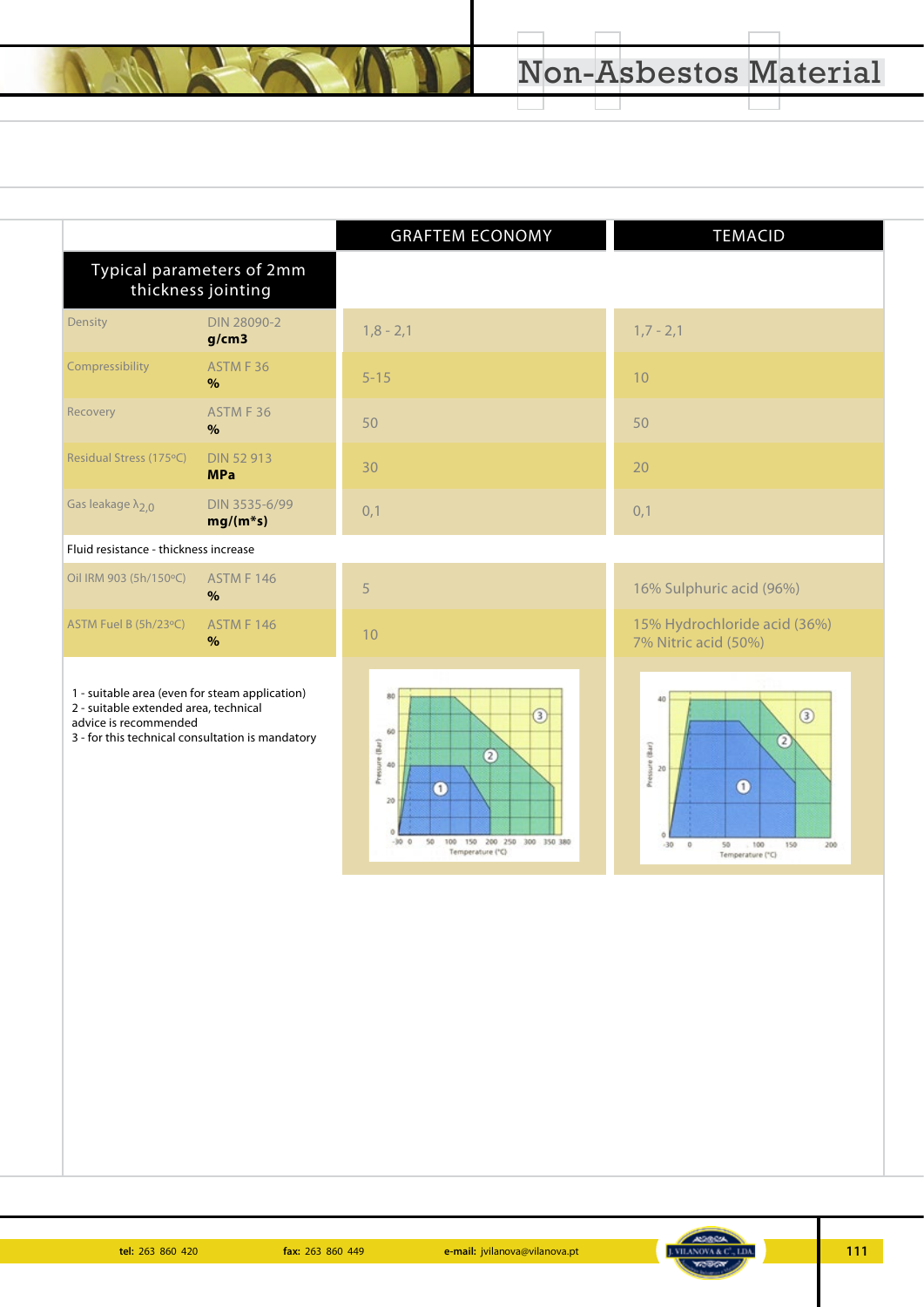### Chemical Resistance Table

|                                | TEMASIL NEW GENERATION<br>TEMAFAST ECONOMY |                 |             |              |                |              |              |                            |
|--------------------------------|--------------------------------------------|-----------------|-------------|--------------|----------------|--------------|--------------|----------------------------|
|                                |                                            | <b>TEMAFAST</b> |             |              | TEMAPLUS       | TENACARB     |              | GRAFTEM ECONOMY<br>TEMACID |
|                                |                                            |                 |             |              |                |              |              |                            |
| <b>Acetic acid 100%</b>        | $\mathsf{C}$                               | $\mathsf{C}$    | A           | $\mathsf{A}$ | $\mathsf{A}$   | $\mathsf{A}$ | $\mathsf{A}$ | $\mathsf{A}$               |
| <b>Acetone</b>                 | B                                          | B               | B           | B            | B              | B            | B            | A                          |
| <b>Acetylene</b>               | A                                          | A               | A           | A            | A              | A            | A            | A                          |
| Air                            | A                                          | A               | Α           | Α            | A              | A            | A            | A                          |
| <b>Aluminium Chloride</b>      | A                                          | A               | A           | A            | A              | A            | A            | A                          |
| Ammonia                        | B                                          | B               | Α           | A            | A              | A            | A            | A                          |
| Ammonium hydrogenphospate      | $\mathsf B$                                | $\mathsf B$     | A           | A            | $\mathsf{A}$   | A            | $\mathsf{A}$ | A                          |
| <b>Barium Chloride</b>         | A                                          | A               | Α           | A            | A              | A            | A            | A                          |
| <b>Benzene</b>                 | $\mathsf B$                                | $\mathsf B$     | A           | A            | $\overline{A}$ | A            | $\mathsf{A}$ | A                          |
| <b>Boric Acid</b>              | B                                          | B               | Α           | A            | Α              | A            | A            | Α                          |
| <b>Calcium hydroxide</b>       | $\mathsf B$                                | B               | A           | $\mathsf{A}$ | $\mathsf{A}$   | $\mathsf{A}$ | A            | A                          |
| <b>Carbon dioxide</b>          | A                                          | A               | Α           | A            | A              | A            | A            | A                          |
| <b>Copper sulphate</b>         | A                                          | A               | A           | $\mathsf{A}$ | A              | A            | A            | A                          |
| Crude oil                      | $\mathsf C$                                | C               | Α           | A            | A              | A            | A            | A                          |
| Cyclohexanol                   | $\mathsf B$                                | $\mathsf B$     | A           | A            | A              | A            | A            | A                          |
| Cyklohexanon                   | $\mathsf{C}$                               | C               | B           | B            | B              | B            | B            | B                          |
| <b>Di-butyl phtalate</b>       | A                                          | A               | A           | A            | $\mathsf{A}$   | $\mathsf{A}$ | A            | $\mathsf{A}$               |
| <b>Ethyl ether</b>             | B                                          | A               | А           | A            | A              | A            | A            | A                          |
| <b>Ethylen</b>                 | $\mathsf{A}$                               | $\mathsf{A}$    | A           | $\mathsf{A}$ | $\mathsf{A}$   | $\mathsf{A}$ | $\mathsf{A}$ | $\mathsf{A}$               |
| <b>Ethylene glycol</b>         | B                                          | B               | A           | A            | A              | A            | A            | Α                          |
| <b>Formic Acid 10%</b>         | B                                          | B               | A           | A            | A              | A            | A            | A                          |
| Glycerine                      | A                                          | A               | A           | A            | A              | $\sf A$      | $\mathsf{A}$ | A                          |
| <b>Hydraulic Oil (mineral)</b> | $\overline{B}$                             | $\sf B$         | A           | $\mathsf{A}$ | $\mathsf{A}$   | $\mathsf{A}$ | $\mathsf{A}$ | $\mathsf{A}$               |
| <b>Hydrogen Chloride Dry</b>   | B                                          | B               | Α           | A            | A              | A            | A            | A                          |
| <b>Hydrochlorid Acid 20%</b>   | $\mathsf{C}$                               | $\mathsf{C}$    | B           | B            | $\mathsf{A}$   | $\mathsf{A}$ | $\, {\bf B}$ | A                          |
| <b>Chlorine Dry</b>            | B                                          | B               | Α           | A            | A              | A            | A            | A                          |
| Chloroform                     | $\mathsf{C}$                               | $\mathsf C$     | $\sf B$     | $\sf B$      | $\mathsf{B}$   | $\sf B$      | $\mathsf B$  | $\overline{B}$             |
| Iso-Octane                     | B                                          | B               | А           | A            | A              | A            | A            | A                          |
| <b>Kerosene</b>                | $\sf B$                                    | $\sf B$         | $\mathsf A$ | $\mathsf{A}$ | $\mathsf{A}$   | $\mathsf{A}$ | $\mathsf{A}$ | $\mathsf{A}$               |
| <b>Methilene Chloride</b>      | $\mathsf C$                                | $\mathsf C$     | C           | $\mathsf C$  | $\mathsf C$    | $\mathsf C$  | $\mathsf C$  | $\mathsf C$                |
| <b>Natural Gas</b>             | A                                          | A               | A           | $\mathsf{A}$ | $\mathsf{A}$   | $\mathsf{A}$ | $\mathsf{A}$ | $\mathsf{A}$               |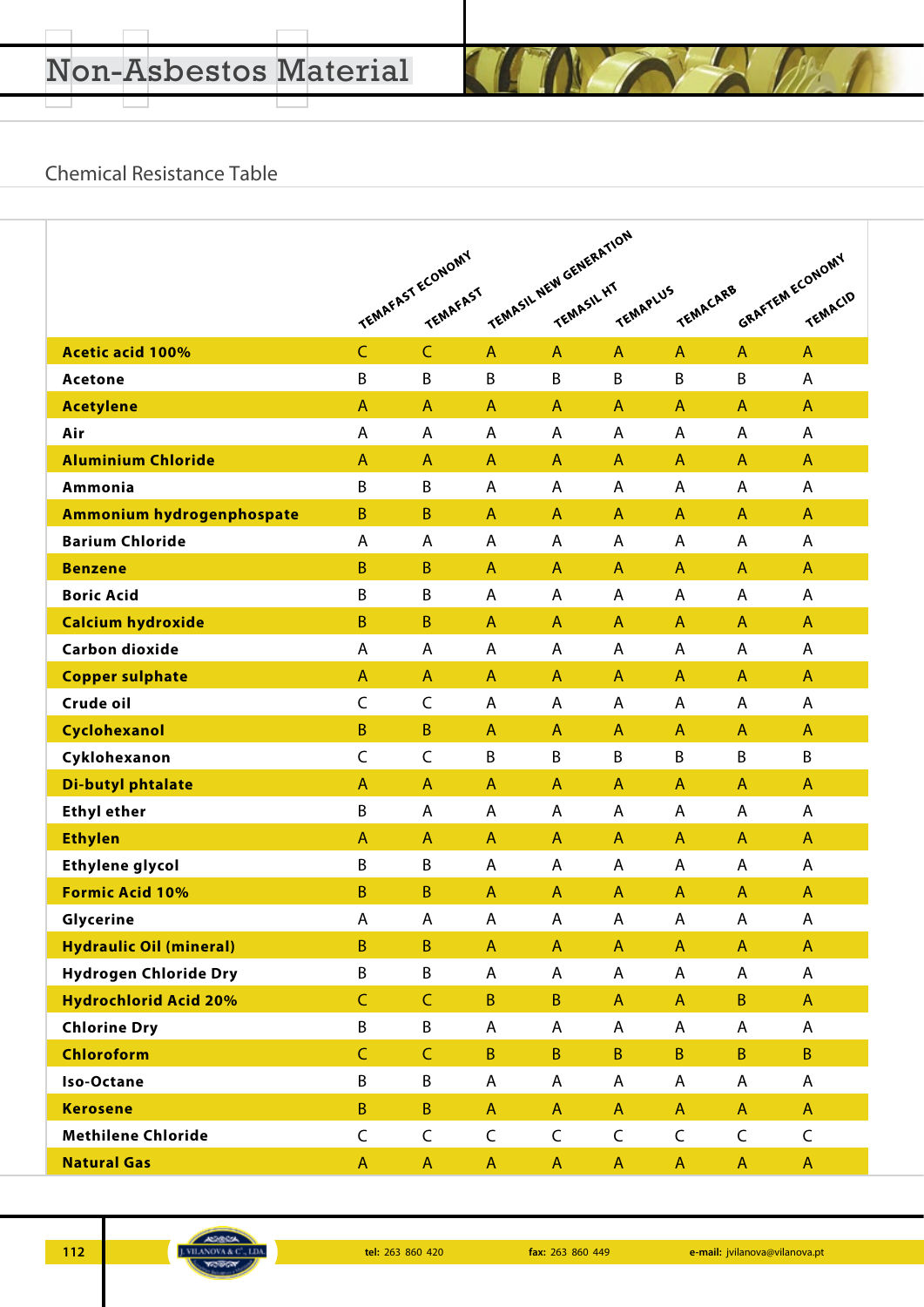|                                 |                |                                     | TEMASIL NEW GENERATION |                |                |                |                |                 |  |  |
|---------------------------------|----------------|-------------------------------------|------------------------|----------------|----------------|----------------|----------------|-----------------|--|--|
|                                 |                | TEMAFAST ECONOMY<br><b>TEMAFAST</b> |                        |                | TEMAPLUS       | TEMACARB       |                | GRAFTEM ECONOMY |  |  |
|                                 |                |                                     |                        |                |                |                |                | TEMACIO         |  |  |
| <b>Nitric Acid 20%</b>          | $\overline{C}$ | $\overline{C}$                      | $\mathsf{C}$           | $\mathsf{C}$   | $\overline{C}$ | $\overline{B}$ | $\mathsf{C}$   | $\overline{A}$  |  |  |
| Nitrogen                        | A              | A                                   | $\overline{A}$         | $\overline{A}$ | A              | $\overline{A}$ | $\overline{A}$ | $\overline{A}$  |  |  |
| <b>Petrol</b>                   | B              | B                                   | $\mathsf{A}$           | $\mathsf{A}$   | A              | $\mathsf{A}$   | $\mathsf{A}$   | $\mathsf{A}$    |  |  |
| Petroleum                       | B              | B                                   | A                      | A              | A              | A              | A              | $\mathsf{A}$    |  |  |
| <b>Phenol</b>                   | $\mathsf{C}$   | $\mathsf{C}$                        | $\mathsf{C}$           | $\overline{C}$ | $\overline{C}$ | $\mathsf{C}$   | $\mathsf{C}$   | B               |  |  |
| <b>Potable Water</b>            | A              | A                                   | A                      | A              | A              | A              | A              | A               |  |  |
| <b>Potassium Cyanide</b>        | $\sf B$        | $\sf B$                             | $\mathsf{A}$           | $\overline{A}$ | A              | $\mathsf{A}$   | $\mathsf{A}$   | $\mathsf{A}$    |  |  |
| <b>Potassium Iodide</b>         | A              | A                                   | $\overline{A}$         | $\overline{A}$ | A              | A              | $\overline{A}$ | $\overline{A}$  |  |  |
| <b>Saturated Steam</b>          | $\mathsf B$    | B                                   | $\mathsf{A}$           | $\mathsf{A}$   | A              | $\mathsf{A}$   | $\mathsf{A}$   | B               |  |  |
| <b>Silicon Oil</b>              | B              | B                                   | A                      | A              | A              | A              | A              | A               |  |  |
| <b>Sodium Carbonate</b>         | $\overline{A}$ | $\overline{A}$                      | $\overline{A}$         | $\overline{A}$ | A              | $\overline{A}$ | $\overline{A}$ | $\overline{A}$  |  |  |
| Sodium Hydrogen Carbonate       | B              | B                                   | $\overline{A}$         | $\mathsf{A}$   | A              | A              | $\mathsf{A}$   | $\mathsf{A}$    |  |  |
| <b>Sodium Hydrogen Sulphite</b> | B              | B                                   | $\mathsf{A}$           | $\mathsf{A}$   | $\mathsf{A}$   | $\mathsf{A}$   | $\mathsf{A}$   | $\mathsf{A}$    |  |  |
| Sodium Hydroxide                | B              | B                                   | B                      | B              | B              | B              | B              | A               |  |  |
| <b>Sodium Chloride</b>          | $\overline{A}$ | A                                   | $\mathsf{A}$           | $\mathsf{A}$   | A              | $\mathsf{A}$   | $\mathsf{A}$   | $\mathsf{A}$    |  |  |
| <b>Sodium Sulphate</b>          | A              | A                                   | $\overline{A}$         | $\overline{A}$ | A              | A              | A              | A               |  |  |
| <b>Sugar</b>                    | $\overline{A}$ | A                                   | $\mathsf{A}$           | $\mathsf{A}$   | A              | $\mathsf{A}$   | $\mathsf{A}$   | $\overline{A}$  |  |  |
| Sulphuric Acid 65%              | $\mathsf C$    | $\mathsf C$                         | $\mathsf{C}$           | $\mathsf{C}$   | $\mathsf{C}$   | $\mathsf C$    | $\mathsf{C}$   | A               |  |  |
| <b>Tartaric Acid</b>            | $\overline{A}$ | A                                   | $\overline{A}$         | $\mathsf{A}$   | A              | $\overline{A}$ | $\overline{A}$ | $\mathsf{A}$    |  |  |
| Tetrachlormethane               | $\mathsf C$    | $\mathsf C$                         | B                      | B              | B              | B              | B              | B               |  |  |
| <b>Toluene</b>                  | $\mathsf{C}$   | $\mathsf{C}$                        | $\mathsf{A}$           | $\mathsf{A}$   | A              | $\mathsf{A}$   | $\mathsf{A}$   | $\mathsf{A}$    |  |  |
| <b>Transformer Oil</b>          | B              | B                                   | A                      | A              | A              | A              | A              | A               |  |  |
| <b>Turpentine</b>               | $\overline{A}$ | A                                   | $\mathsf{A}$           | $\mathsf{A}$   | A              | $\mathsf{A}$   | $\mathsf{A}$   | $\overline{A}$  |  |  |
| <b>Xylene</b>                   | B              | B                                   | A                      | $\overline{A}$ | A              | A              | $\overline{A}$ | A               |  |  |

#### A recomended

B suitability depends on conditions

C not suitable

If another medium is applied please contact our technical department.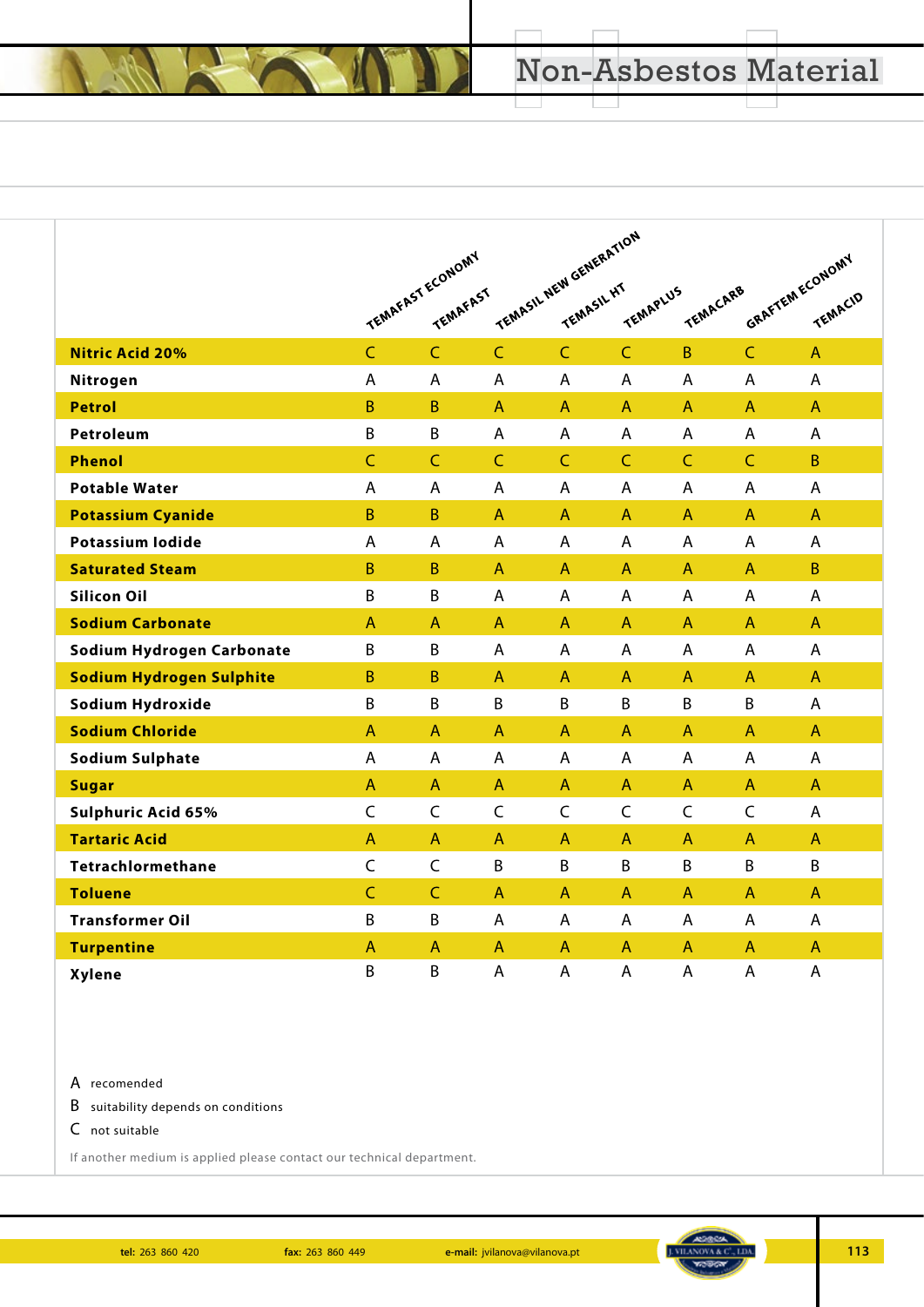# Pump & Valve Packing

 $\Box$ 

 $\Box$ 

 $\Box$ 



|                |             |                         |                                               |                |           | Application |           |  |
|----------------|-------------|-------------------------|-----------------------------------------------|----------------|-----------|-------------|-----------|--|
| Page No.       | Colour Code | <b>Asbestos Free</b>    | <b>Principal Materials</b><br>of Manufacture  | Construction   | Pumps     |             | Valves    |  |
|                |             |                         |                                               |                | Rotary    | Recip       |           |  |
| 6              |             | Beaver <sub>65</sub>    | Flax, Graphite, Lubicants                     | □              |           |             |           |  |
| 6              |             | Lighthouse 67           | Flax, Mica, Lubricants                        | П              |           |             |           |  |
| 6              |             | Pilotpack 3411          | PTFE, PTFE Dispersion, Silicone               | $\pmb{\times}$ |           |             |           |  |
| 6              |             | Pilotpack 5010          | Aramid, PTFE, Lubricants                      | $\times$       |           |             |           |  |
| $\overline{7}$ |             | Tartan 116              | Cotton, Graphite, Lubricants                  | П              |           |             |           |  |
| $\overline{7}$ |             | Pilot Sternpack 2010    | Flax, PTFE, Lubricants                        | $\times$       |           |             |           |  |
| 7              |             | Ramie Pack 7000         | Ramie, PTFE, Lubricants                       | $\times$       |           |             |           |  |
| 7              |             | Tartan 76               | Cotton, Lubricants                            | $\times$       |           |             |           |  |
| $\bf 8$        |             | Pilotpack 5025          | Aramid, PTFE, Lubricants                      | $\pmb{\times}$ |           |             | ۰         |  |
| 8              |             | Pilotpack 3001          | Extruded PTFE, Graphite, Lubricants           | Ω              |           |             |           |  |
| 8              |             | Pilotpack 3408          | PTFE Filament Yarn, PTFE                      | $\times$       |           |             |           |  |
| 8              |             | Pilotpack 3410          | PTFE Filament Yarn, PTFE, Lubricants          | $\times$       |           |             |           |  |
| 9              |             | Pilotpack 3435          | <b>Graphit impregnated PTFE, Lubricants</b>   | $\times$       |           |             |           |  |
| 9              |             | Pilotpack 5020          | Aramid, PTFE, Lubricants                      | $\pmb{\times}$ |           |             |           |  |
| 9              |             | Pilotpack 5030          | Aramid, Silicone PTFE, Lubricants             | $\times$       |           |             |           |  |
| 9              |             | Pilotpack 5035          | Aramid, PTFE Graphited Yarn, Lubricants       | $\times$       |           |             |           |  |
| 10             |             | Pilotpack 5036          | PTFE Graphite impregnated Silicone Lubricants | $\times$       |           |             |           |  |
| 10             |             | Pilotpack 5045          | Aramid, Graphite, Silicone, PTFE, Lubricants  | $\times$       |           |             |           |  |
| 10             |             | Pilotpack 5417          | Aramid, PTFE, Lubricants                      | $\pmb{\times}$ |           |             |           |  |
| 10             |             | Pilotpack 7033          | Polypropylene, PTFE, Lubricants               | $\times$       |           |             |           |  |
| 11             |             | Pilotpack 7044          | Polypropylene, PTFE                           | $\times$       |           |             |           |  |
| 11             |             | Pilotpack 8022          | Polypropylene, PTFE, Lubricants               | $\times$       |           |             |           |  |
| 11             |             | Pilot Cordpack 3235     | <b>Spirally wrapped PTFE Cord</b>             |                |           |             |           |  |
| 11             |             | Pilotsil 8422           | <b>BCX Fibre, PTFE, Lubricants</b>            | $\times$       |           |             |           |  |
| 12             |             | Pilotsil 8545           | <b>BCX Fibre, PTFE</b>                        | $\times$       |           |             |           |  |
| 12             |             | Pumpmaster 5060         | Multi Fitment Polyimide PTFE Lubricant        | $\times$       |           |             |           |  |
| 12             |             | Pilotgraph 4000 Super   | <b>Exfoliated Graphite, Inconel</b>           | $\times$       |           |             | ۰         |  |
| 12             |             | Pilotgraph 4001 Super   | <b>Exfoliated Graphite</b>                    | $\times$       | $\bullet$ |             |           |  |
| 13             |             | Pilotpack 4010          | Graphite, Filament Yarn, PTFE                 | $\times$       |           |             | $\bullet$ |  |
| 13             |             | Pilotsil 8113           | <b>BCX Fibre, Graphite, Lubricants</b>        | $\times$       |           | $\bullet$   |           |  |
| 13             |             | Pilotsil 8114           | <b>BCX Fibre, Mica, Lubricants</b>            | $\times$       | $\bullet$ | $\bullet$   | $\bullet$ |  |
| 13             |             | Pilotsil 8401 Cloth     | <b>BCX Fibre</b>                              |                |           |             |           |  |
| 14             |             | Pilotsil 8406 Webbing   | <b>BCX Fibre</b>                              |                |           |             |           |  |
| 14             |             | Pilotsil 8500           | <b>BCX Fibre, Inconel Wire, Mica</b>          | $\times$       |           |             | $\bullet$ |  |
| 14             |             | Pilotsil 8510           | <b>BCX Fibre</b>                              |                |           |             |           |  |
| 14             |             | Pilotsil Valvepack 8300 | <b>BCX Fibre, Inconel Wire, Plastic Core</b>  | $\bullet$ O    |           |             |           |  |
| 15             |             | Pilotgraph 4040/4045    | Graphite                                      |                | ۰         |             |           |  |
|                |             |                         |                                               |                |           |             |           |  |